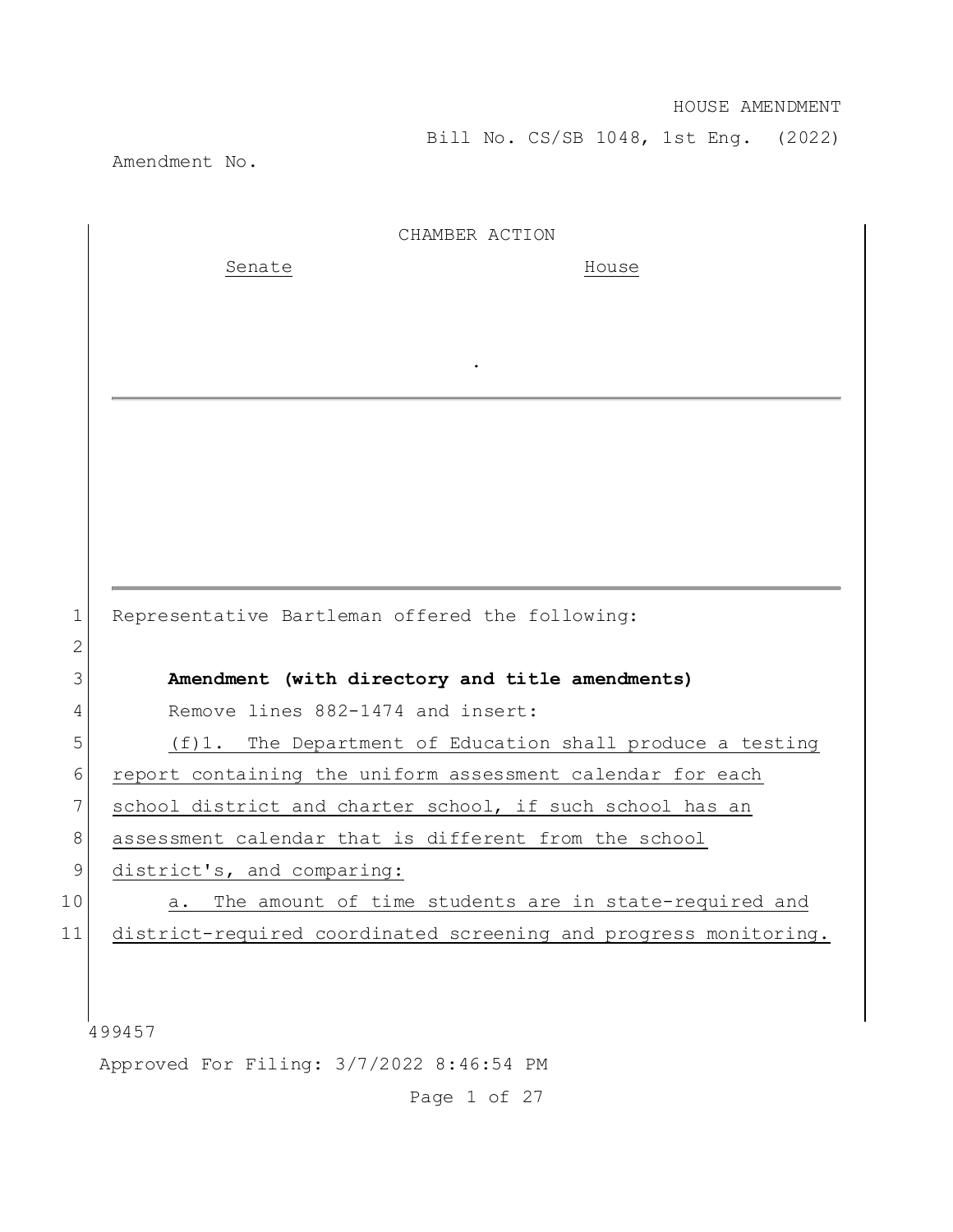Bill No. CS/SB 1048, 1st Eng. (2022)

Amendment No.

| 12 | The amount of time students spent in testing, sorted by<br>b.        |
|----|----------------------------------------------------------------------|
| 13 | grade level and subject area, for the 2018-2019 school year          |
| 14 | through each successive school year.                                 |
| 15 | The department's testing report shall begin with data<br>$2$ .       |
| 16 | from the 2018-2019 school year and shall be published on the         |
| 17 | department's website. Each school district and, if applicable,       |
| 18 | charter school must publish its portion of the report on its         |
| 19 | website.                                                             |
| 20 | (h) $\left(\theta\right)$ A school district must provide a student's |
| 21 | performance results on district-required local assessments to        |
| 22 | the student's teachers and parent within 1 week and to the           |
| 23 | student's parents no later than 30 days after administering such     |
| 24 | assessments, unless the superintendent determines in writing         |
| 25 | that extenuating circumstances exist and reports the extenuating     |
| 26 | circumstances to the district school board. Results must be made     |
| 27 | available through a web-based portal as part of the school           |
| 28 | district's student information system and in a printed format        |
| 29 | upon request by a student's parent.                                  |
| 30 | $(i)$ $(h)$ The results of statewide, standardized assessment        |
| 31 | in ELA and mathematics, science, and social studies, including       |
| 32 | assessment retakes, shall be reported in an easy-to-read and         |
| 33 | understandable format and delivered in time to provide useful,       |
| 34 | actionable information to students, parents, and each student's      |

 current teacher of record and teacher of record for the 36 subsequent school year; however, in any case, the district shall

Approved For Filing: 3/7/2022 8:46:54 PM

Page 2 of 27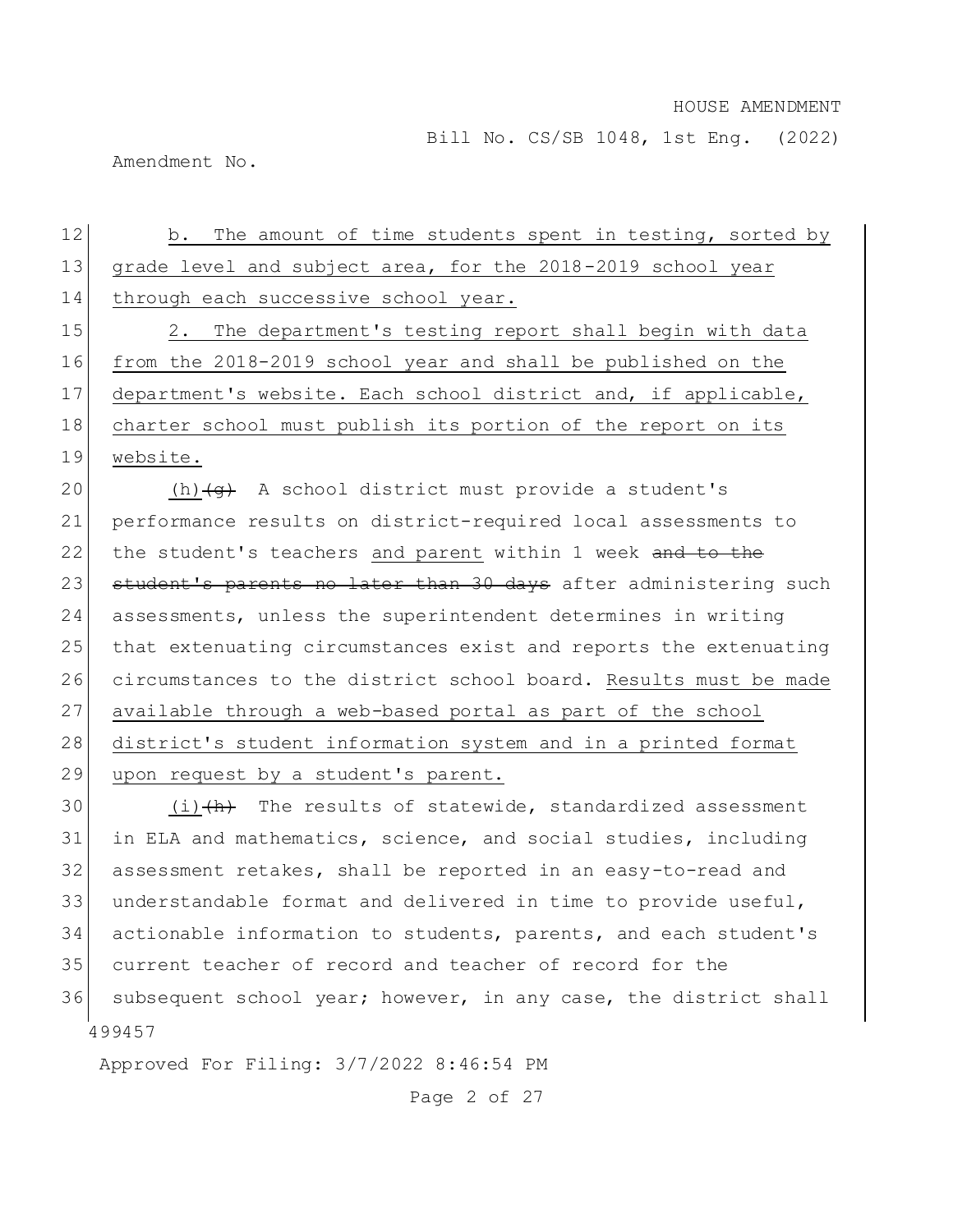Bill No. CS/SB 1048, 1st Eng. (2022)

Amendment No.

37 provide the results pursuant to this paragraph within 1 week 38 after receiving the results from the department. A report of 39 student assessment results must, at a minimum, contain:

40 1. A clear explanation of the student's performance on the 41 applicable statewide, standardized assessments.

42 2. Information identifying the student's areas of strength 43 and areas in need of improvement.

44 3. Specific actions that may be taken, and the available 45 resources that may be used, by the student's parent to assist 46 his or her child based on the student's areas of strength and 47 areas in need of improvement.

48 4. Longitudinal information, if available, on the 49 student's progress in each subject area based on previous 50 statewide, standardized assessment data.

51 5. Comparative information showing the student's score 52 compared to other students in the school district, in the state, 53 or, if available, in other states.

54 6. Predictive information, if available, showing the 55 linkage between the scores attained by the student on the 56 statewide, standardized assessments and the scores he or she may 57 potentially attain on nationally recognized college entrance 58 examinations.

59

499457 60 The information included under this paragraph relating to 61 results from the statewide, standardized ELA assessments for

Approved For Filing: 3/7/2022 8:46:54 PM

Page 3 of 27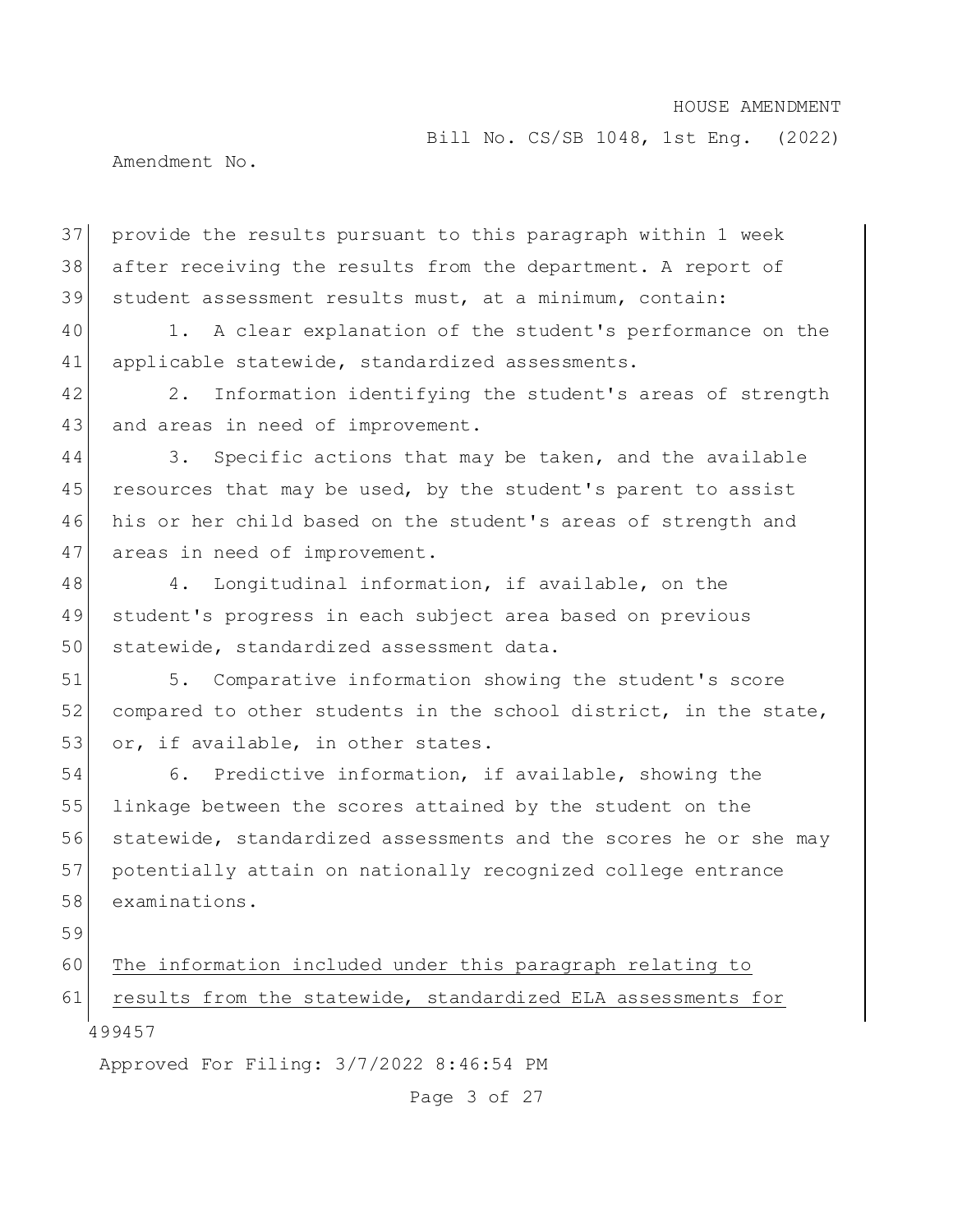Bill No. CS/SB 1048, 1st Eng. (2022)

Amendment No.

# 62 grades 3 through 10 and Mathematics assessments for grades 3 63 through 8 must be included in individual student reports under 64 s. 1008.25(8)(c). 65 (j) $(i)$  The State Board of Education shall adopt rules for

66 the development of the uniform calendar that, at minimum, define 67 terms that must be used in the calendar to describe various 68 assessments, including the terms "progress monitoring," 69 "summative assessment," "formative assessment," and "interim 70 assessment."

71 (13) INDEPENDENT REVIEW.—By January 31, 2025, the 72 Commissioner of Education shall provide recommendations to the 73 Governor, the President of the Senate, and the Speaker of the 74 House of Representatives based on an independent review of the 75 coordinated screening and progress monitoring system under s. 76 1008.25(8). At a minimum, the review and recommendations must 77 address: 78 (a) The feasibility and validity of using results from

79 either the first or second administration of progress 80 monitoring, or both, in lieu of using the comprehensive, end-of-

81 year progress monitoring assessment for purposes of

82 demonstrating a passing score, promotion to grade 4, meeting

83 graduation requirements, and calculating school grades in

84 accordance with s. 1008.34.

85 (b) Options for further reducing the statewide,

499457 86 standardized assessment footprint while maintaining valid and

Approved For Filing: 3/7/2022 8:46:54 PM

Page 4 of 27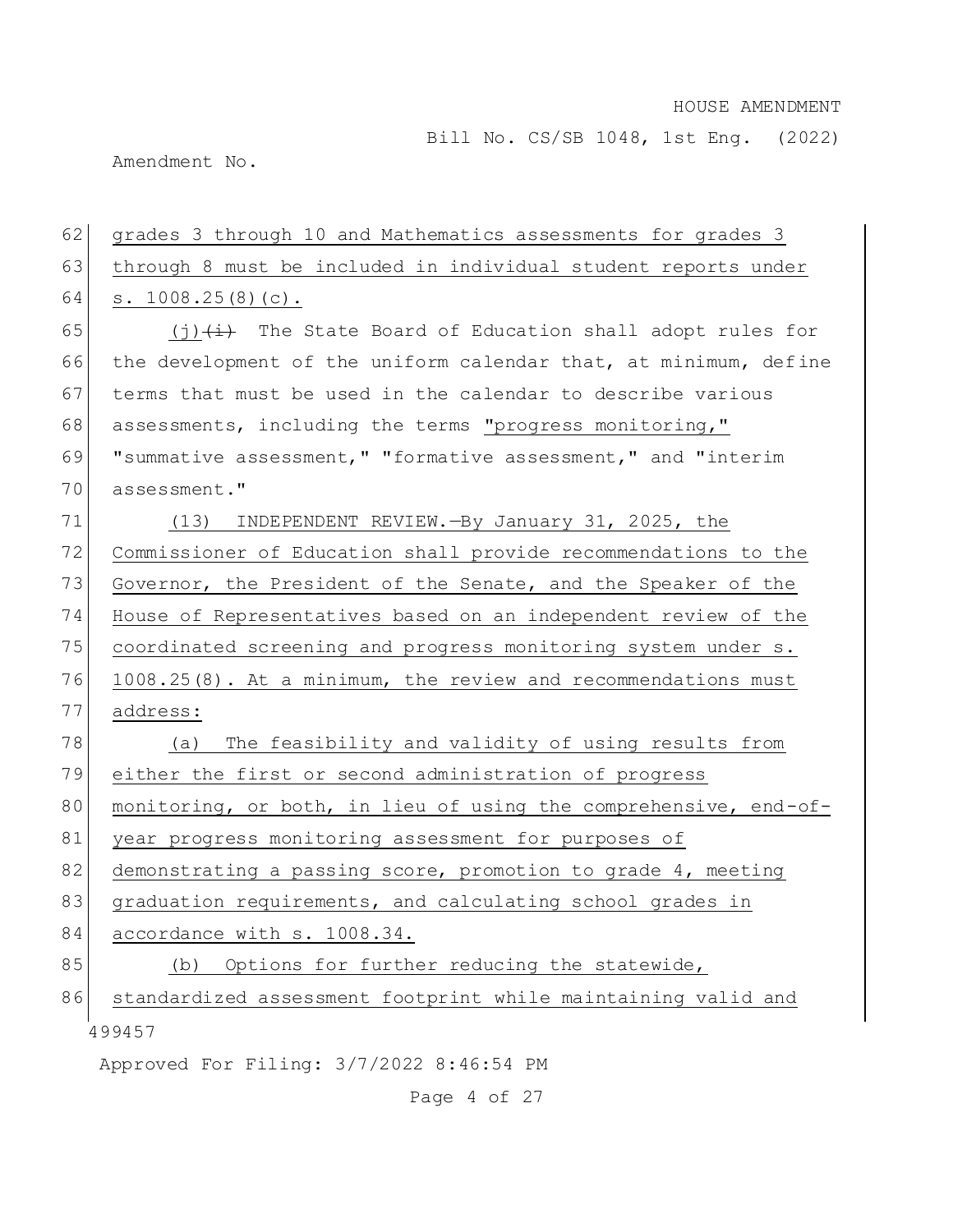Bill No. CS/SB 1048, 1st Eng. (2022)

Amendment No.

499457 Approved For Filing: 3/7/2022 8:46:54 PM 87 reliable data for purposes of school accountability and 88 providing school and student supports, including the use of 89 computer-adaptive assessments, consistent with the requirements 90 of the federal Elementary and Secondary Education Act, 20 U.S.C. 91 ss. 6301 et seq. and its implementing regulations. 92 (c) The feasibility and validity of remotely administering 93 statewide, standardized assessments and the coordinated 94 screening and progress monitoring system. 95 (d) Accelerating student progression based on results from 96 the coordinated screening and progress monitoring system, as 97 academically and developmentally appropriate. 98 (e) The incorporation of content from ELA instructional 99 materials adopted by the Commissioner of Education pursuant to 100 s. 1006.34 in test items within the coordinated screening and 101 progress monitoring system under s. 1008.25(8). 102 (f) The impact of the coordinated screening and progress 103 monitoring system on student learning growth data as measured by 104 the formula approved under s. 1012.34(7). 105 106 This subsection is repealed July 1, 2025. 107 Section 13. Section 1008.25, Florida Statutes, is amended 108 to read: 109 1008.25 Public school student progression; student 110 support; coordinated screening and progress monitoring; 111 reporting requirements.—

Page 5 of 27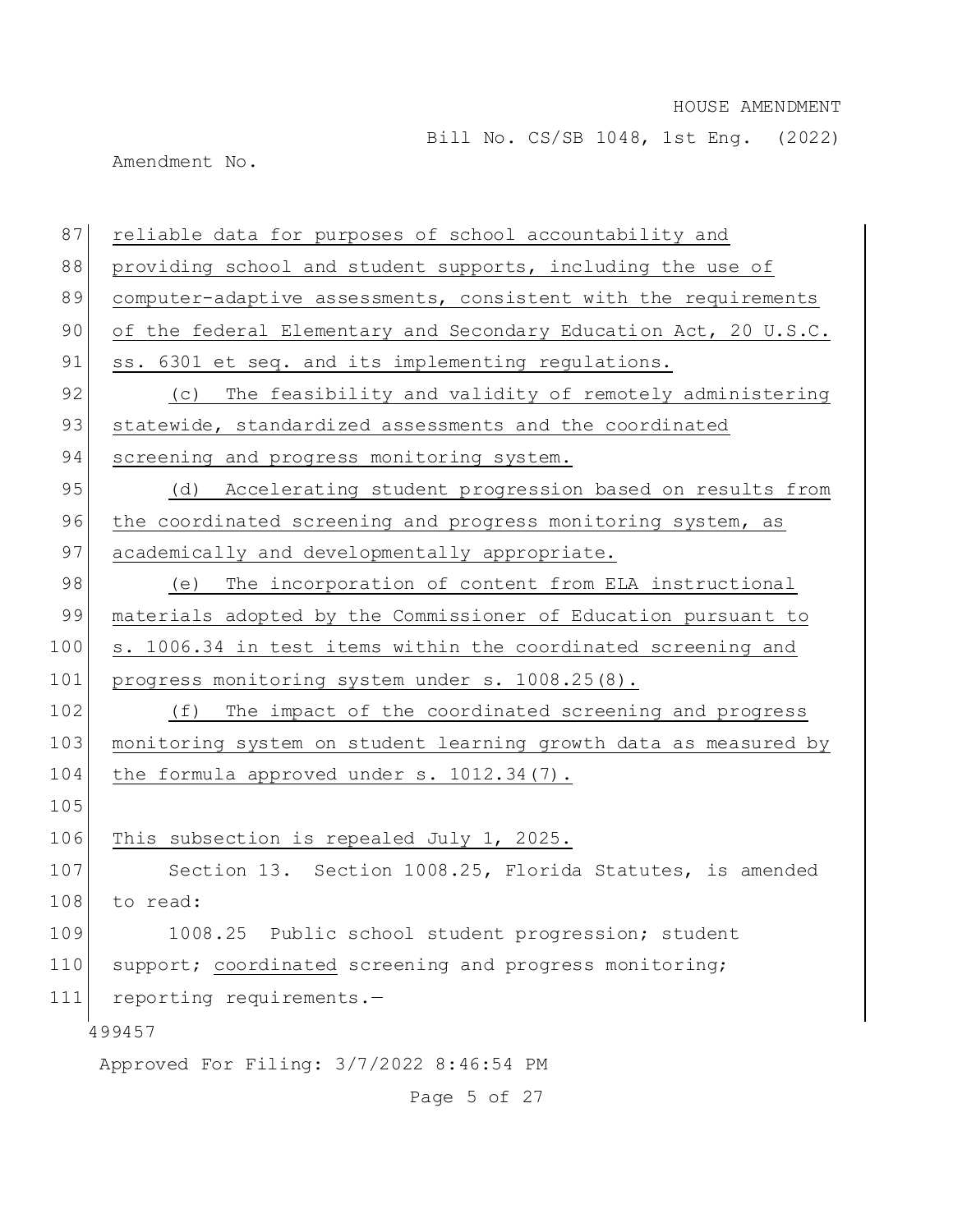Bill No. CS/SB 1048, 1st Eng. (2022)

Amendment No.

 (1) INTENT.—It is the intent of the Legislature that each 113 student's progression from one grade to another be determined, in part, upon satisfactory performance in English Language Arts, 115 social studies, science, and mathematics; that district school board policies facilitate student achievement; that each student and his or her parent be informed of that student's academic progress; and that students have access to educational options that provide academically challenging coursework or accelerated 120 instruction pursuant to s. 1002.3105.

121 (2) STUDENT PROGRESSION PLAN.—Each district school board 122 shall establish a comprehensive plan for student progression 123 which must provide for a student's progression from one grade to 124 another based on the student's mastery of the standards in s. 125 1003.41, specifically English Language Arts, mathematics, 126 science, and social studies standards. The plan must:

499457 (a) Include criteria that emphasize student reading 128 proficiency in kindergarten through grade 3 and provide targeted instructional support for students with identified deficiencies in English Language Arts, mathematics, science, and social studies. High schools shall use all available assessment 132 results, including the results of statewide, standardized English Language Arts assessments and end-of-course assessments 134 for Algebra I and Geometry, to advise students of any identified deficiencies and to provide appropriate postsecondary preparatory instruction before high school graduation. The

Approved For Filing: 3/7/2022 8:46:54 PM

Page 6 of 27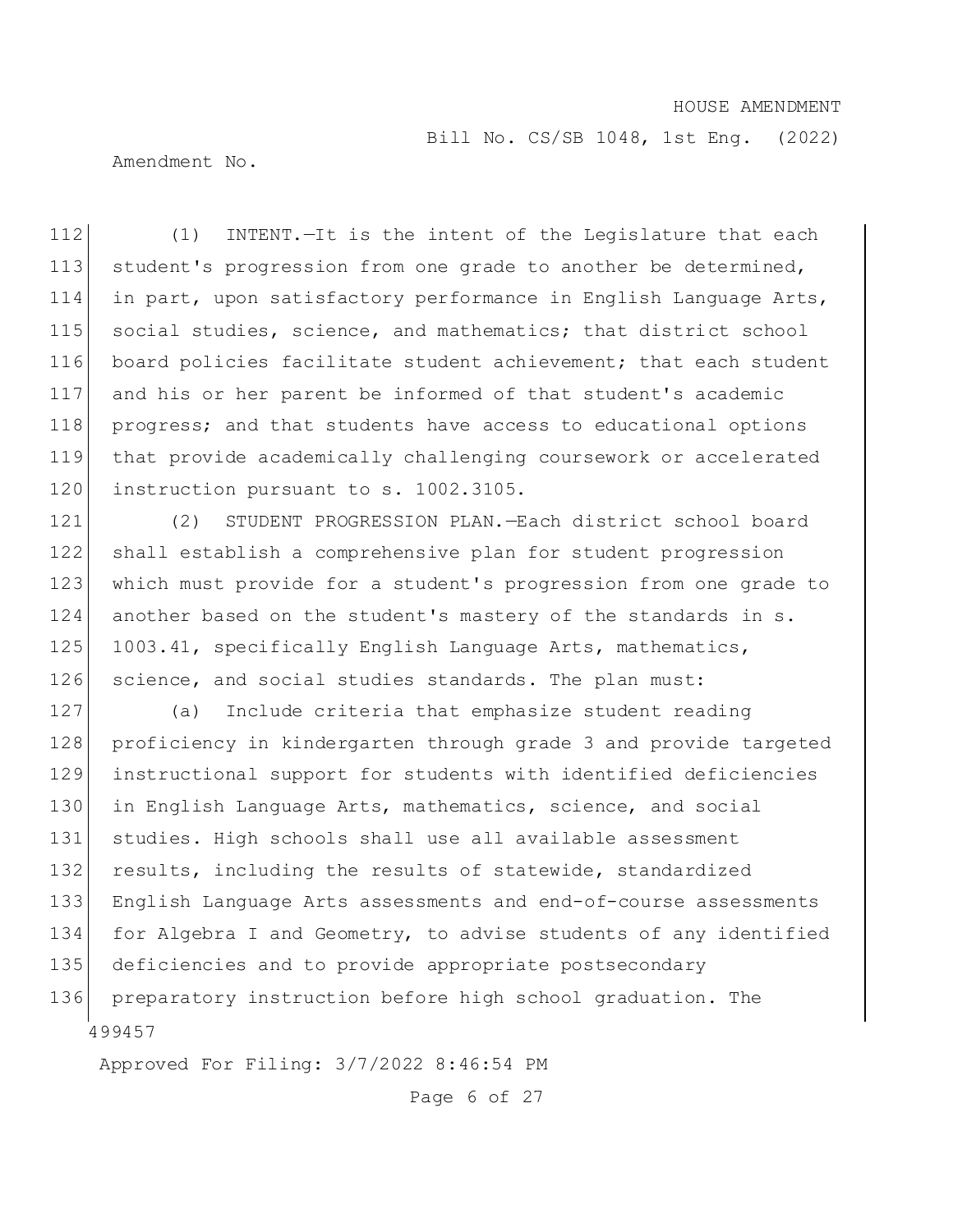Bill No. CS/SB 1048, 1st Eng. (2022)

Amendment No.

 results of evaluations used to monitor a student's progress in grades K-12 must be provided to the student's teacher in a timely manner and as otherwise required by law. Thereafter, evaluation results must be provided to the student's parent in a 141 timely manner. When available, instructional personnel must be provided with information on student achievement of standards 143 and benchmarks in order to improve instruction.

144 (b)1. List the student eligibility and procedural 145 requirements established by the school district for whole-grade 146 promotion, midyear promotion, and subject-matter acceleration 147 that would result in a student attending a different school, 148 pursuant to s. 1002.3105(2)(b).

149 2. Notify parents and students of the school district's 150 process by which a parent may request student participation in 151 whole-grade promotion, midyear promotion, or subject-matter 152 acceleration that would result in a student attending a 153 different school, pursuant to s. 1002.3105(4)(b)2.

154 (c)1. Advise parents and students that additional ACCEL 155 options may be available at the student's school, pursuant to s. 156 1002.3105.

499457 157 2. Advise parents and students to contact the principal at 158 the student's school for information related to student 159 eligibility requirements for whole-grade promotion, midyear 160 promotion, and subject-matter acceleration when the promotion or 161 acceleration occurs within the principal's school; virtual

Approved For Filing: 3/7/2022 8:46:54 PM

Page 7 of 27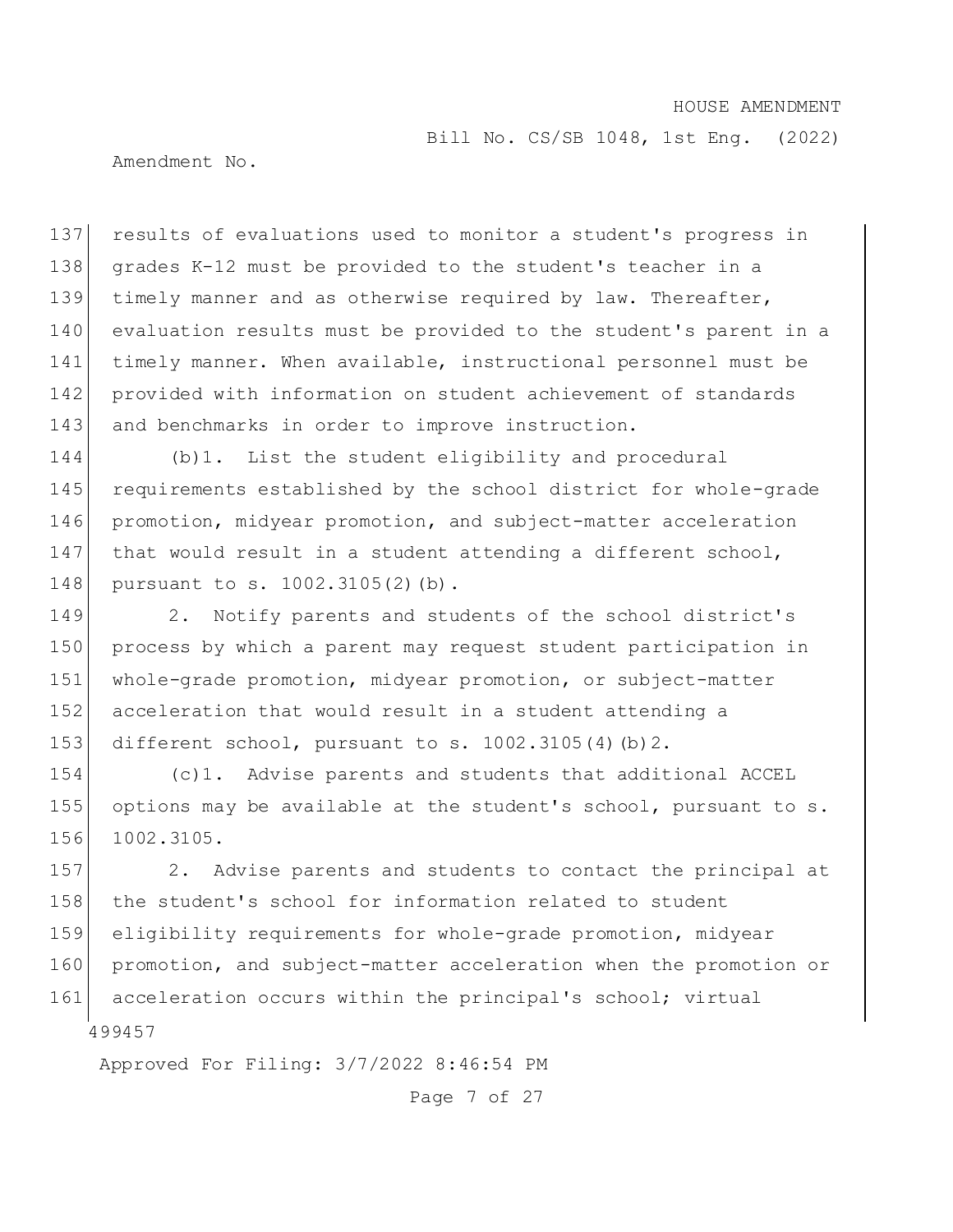Bill No. CS/SB 1048, 1st Eng. (2022)

Amendment No.

162 instruction in higher grade level subjects; and any other ACCEL 163 options offered by the principal, pursuant to s. 164 1002.3105(2)(a).

165 3. Advise parents and students to contact the principal at 166 the student's school for information related to the school's 167 process by which a parent may request student participation in 168 whole-grade promotion, midyear promotion, and subject-matter 169 acceleration when the promotion or acceleration occurs within 170 the principal's school; virtual instruction in higher grade 171 level subjects; and any other ACCEL options offered by the 172 principal, pursuant to s. 1002.3105(4)(b)1.

173 (d) Advise parents and students of the early graduation 174 options under s. 1003.4281.

175 (e) List, or incorporate by reference, all dual enrollment 176 courses contained within the dual enrollment articulation 177 agreement established pursuant to s. 1007.271(21).

178 (f) Provide instructional sequences by which students in 179 kindergarten through high school may attain progressively higher 180 levels of skill in the use of digital tools and applications. 181 The instructional sequences must include participation in 182 curricular and instructional options and the demonstration of 183 competence of standards required pursuant to ss. 1003.41 and 184 1003.4203 through attainment of industry certifications and 185 other means of demonstrating credit requirements identified 186 under ss. 1002.3105, 1003.4203, and 1003.4282.

499457

Approved For Filing: 3/7/2022 8:46:54 PM

Page 8 of 27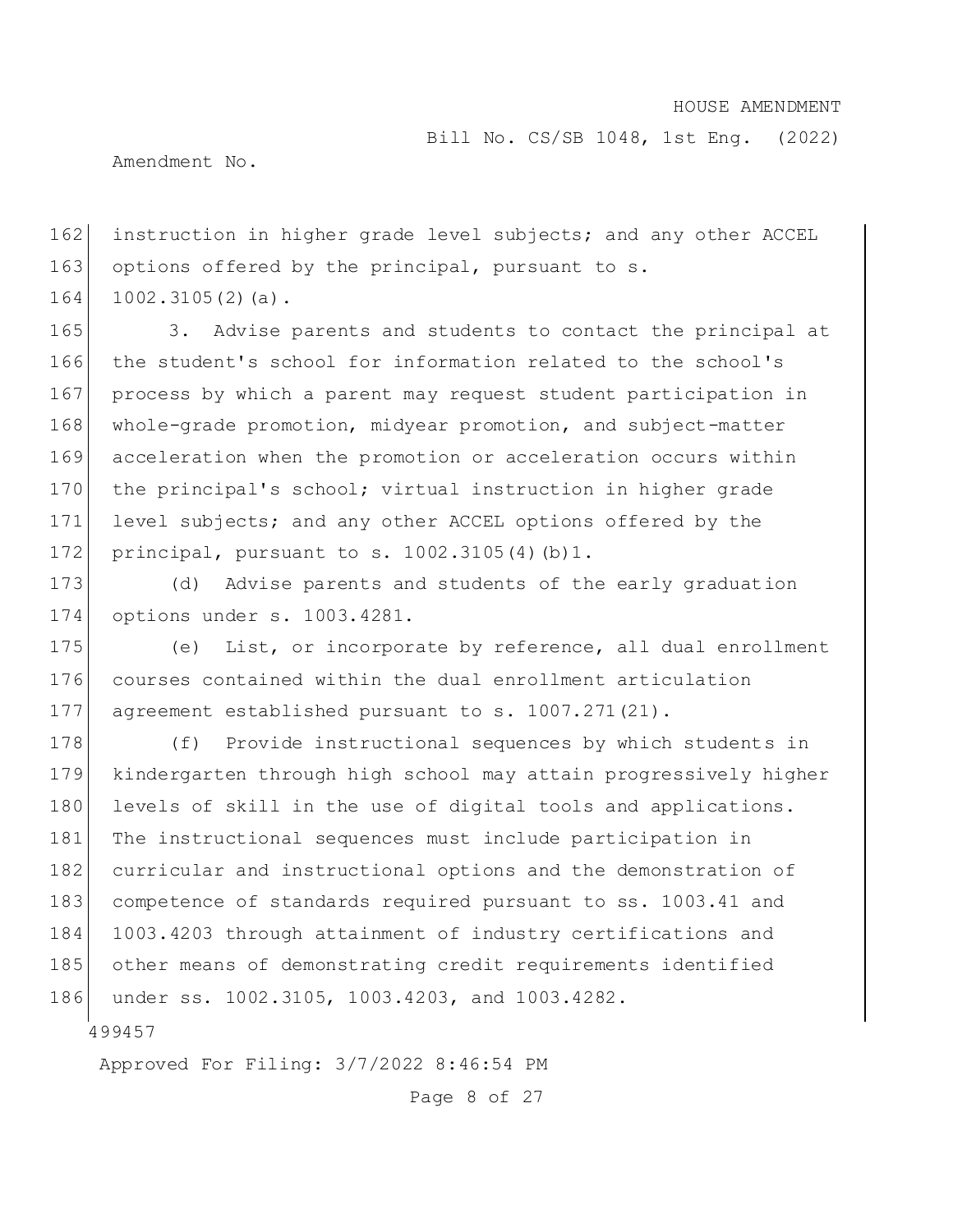Bill No. CS/SB 1048, 1st Eng. (2022)

Amendment No.

187 (3) ALLOCATION OF RESOURCES.—District school boards shall 188 allocate remedial and supplemental instruction resources to 189 students in the following priority:

190 (a) Students in kindergarten through grade 3 who have a 191 substantial deficiency in reading as determined in paragraph  $192$  (5)(a).

193 (b) Students who fail to meet performance levels required 194 for promotion consistent with the district school board's plan 195 for student progression required in subsection (2).

196 (4) ASSESSMENT AND SUPPORT.—

197 (a) Each student must participate in the statewide, 198 standardized assessment program required under s. 1008.22 and 199 the Voluntary Prekindergarten Education Program through grade 8 200 coordinated screening and progress monitoring system required 201 under subsection (8). Each student who does not achieve a Level 202 3 or above on the statewide, standardized English Language Arts 203 assessment, the statewide, standardized Mathematics assessment, 204 or the Algebra I EOC assessment must be evaluated to determine 205 the nature of the student's difficulty, the areas of academic 206 need, and strategies for providing academic supports to improve 207 the student's performance.

 (b) A student who is not meeting the school district or 209 state requirements for satisfactory performance in English Language Arts and mathematics must be covered by one of the following plans:

499457

Approved For Filing: 3/7/2022 8:46:54 PM

Page 9 of 27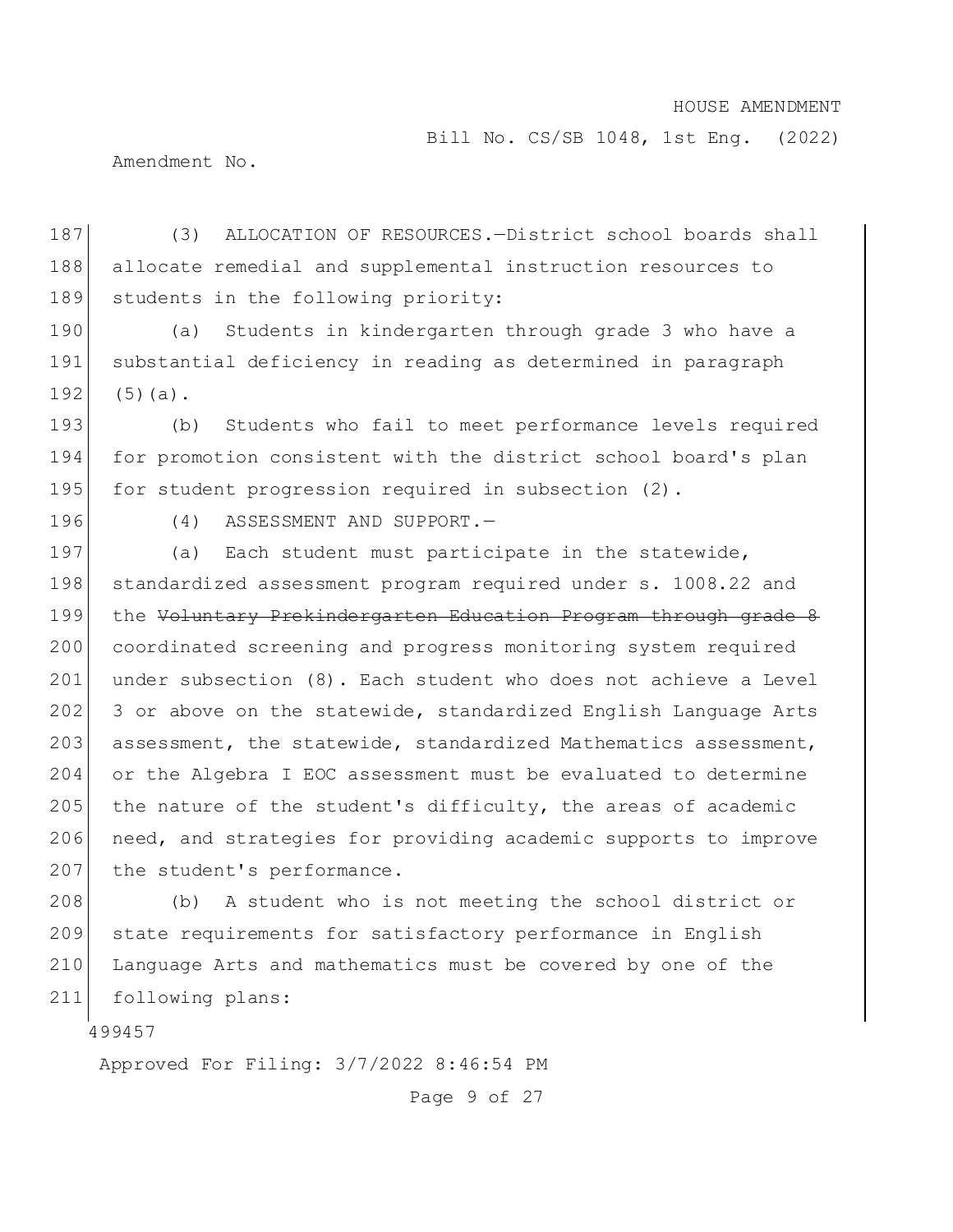Bill No. CS/SB 1048, 1st Eng. (2022)

Amendment No.

212 1. A federally required student plan such as an individual 213 education plan;

 2. A schoolwide system of progress monitoring for all students, except a student who scores Level 4 or above on the English Language Arts and Mathematics assessments may be exempted from participation by the principal; or

218 3. An individualized progress monitoring plan.

 (c) A student who has a substantial reading deficiency as determined in paragraph (5)(a) must be covered by a federally required student plan, such as an individual education plan or an individualized progress monitoring plan, or both, as 223 necessary.

224 (5) READING DEFICIENCY AND PARENTAL NOTIFICATION.—

499457 225 (a) Any student in kindergarten through grade 3 who 226 exhibits a substantial deficiency in reading based upon 227 screening, diagnostic, progress monitoring, or assessment data; 228 statewide assessments; or teacher observations must be provided 229 intensive, explicit, systematic, and multisensory reading 230 interventions immediately following the identification of the 231 reading deficiency. A school may not wait for a student to 232 receive a failing grade at the end of a grading period to 233 identify the student as having a substantial reading deficiency 234 and initiate intensive reading interventions. In addition, a 235 school may not wait until an evaluation conducted pursuant to s. 236 1003.57 is completed to provide appropriate, evidence-based

Approved For Filing: 3/7/2022 8:46:54 PM

Page 10 of 27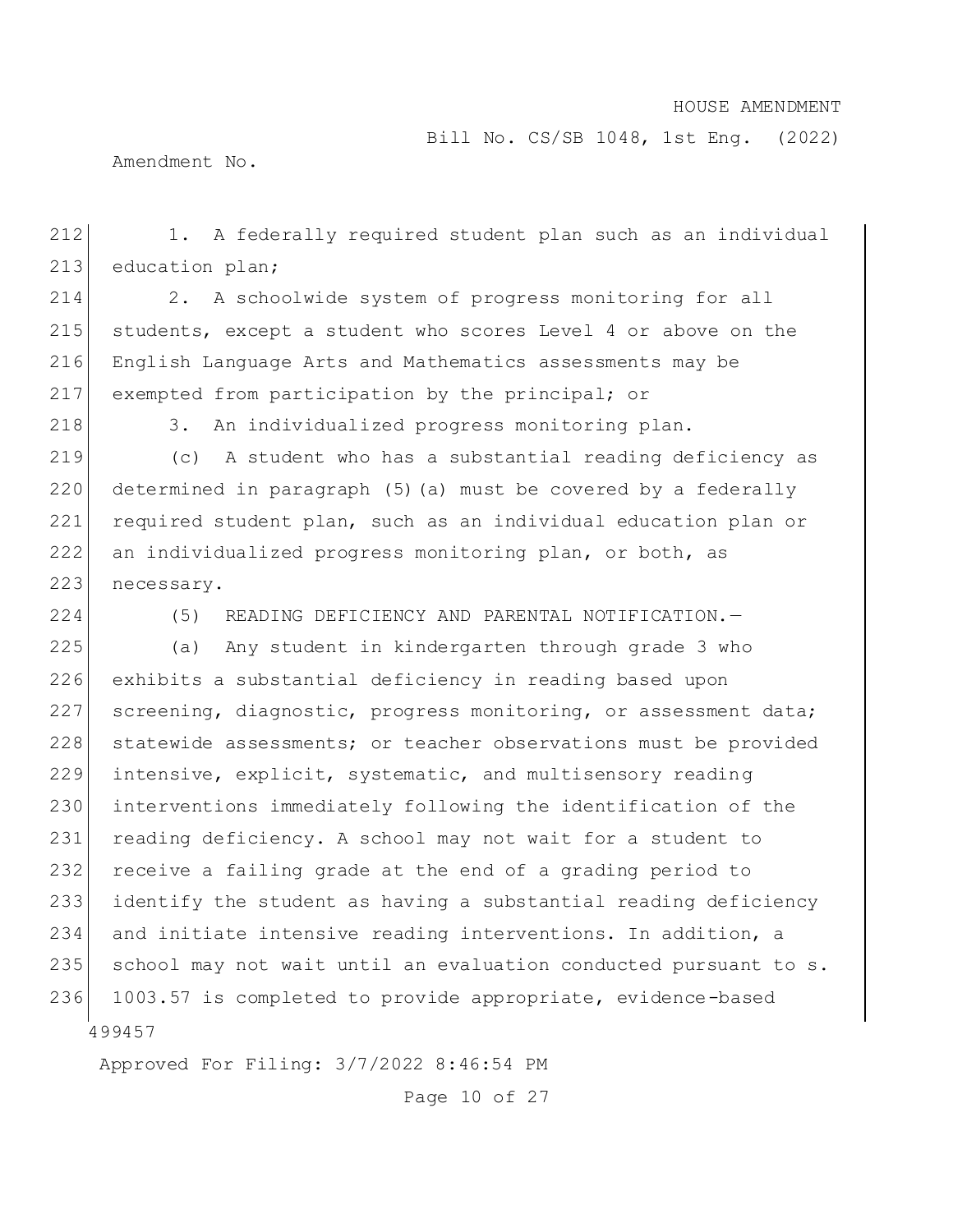Bill No. CS/SB 1048, 1st Eng. (2022)

Amendment No.

 interventions for a student whose parent submits documentation from a professional licensed under chapter 490 which demonstrates that the student has been diagnosed with dyslexia. 240 Such interventions must be initiated upon receipt of the documentation and based on the student's specific areas of 242 difficulty as identified by the licensed professional. A 243 student's reading proficiency must be monitored and the intensive interventions must continue until the student demonstrates grade level proficiency in a manner determined by the district, which may include achieving a Level 3 on the statewide, standardized English Language Arts assessment. The 248 State Board of Education shall identify by rule quidelines for determining whether a student in kindergarten through grade 3 250 has a substantial deficiency in reading.

251 (b) A Voluntary Prekindergarten Education Program student 252 who exhibits a substantial deficiency in early literacy skills 253 in accordance with the standards under s.  $1002.67(1)$  (a) and 254 based upon the results of the administration of the final 255 coordinated screening and progress monitoring under subsection 256 (8)  $\epsilon$ . 1008.2125 shall be referred to the local school district 257 and may be eligible to receive intensive reading interventions 258 before participating in kindergarten. Such intensive reading 259 interventions shall be paid for using funds from the district's 260 evidence-based <del>research-based</del> reading instruction allocation in 261 accordance with s. 1011.62(8) <del>s. 1011.62(9)</del>.

499457

Approved For Filing: 3/7/2022 8:46:54 PM

Page 11 of 27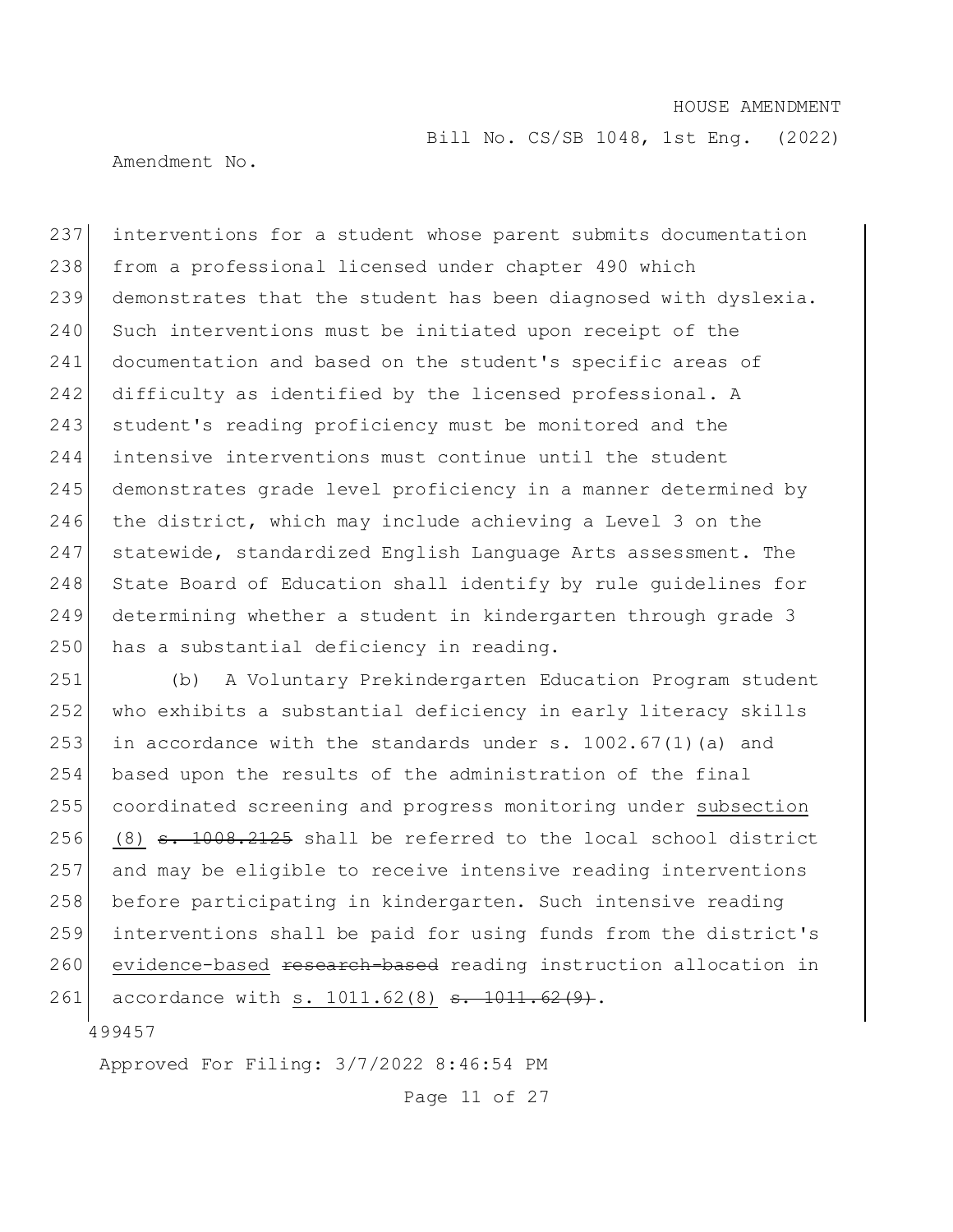Bill No. CS/SB 1048, 1st Eng. (2022)

Amendment No.

262  $\vert$  (c) To be promoted to grade 4, a student must score a 263 Level 2 or higher on the statewide, standardized English 264 Language Arts assessment required under s. 1008.22 for grade 3. 265 If a student's reading deficiency is not remedied by the end of 266 grade 3, as demonstrated by scoring Level 2 or higher on the 267 statewide, standardized assessment required under s. 1008.22 for 268 grade 3, the student must be retained.

269 (d) The parent of any student who exhibits a substantial 270 deficiency in reading, as described in paragraph (a), must be 271 notified in writing of the following:

272 1. That his or her child has been identified as having a 273 substantial deficiency in reading, including a description and  $274$  explanation, in terms understandable to the parent, of the exact 275 nature of the student's difficulty in learning and lack of 276 achievement in reading.

277 2. A description of the current services that are provided 278 to the child.

279 3. A description of the proposed intensive interventions 280 and supports that will be provided to the child that are 281 designed to remediate the identified area of reading deficiency.

282 4. That if the child's reading deficiency is not 283 remediated by the end of grade  $3$ , the child must be retained 284 unless he or she is exempt from mandatory retention for good  $285$  cause.

499457

Approved For Filing: 3/7/2022 8:46:54 PM

Page 12 of 27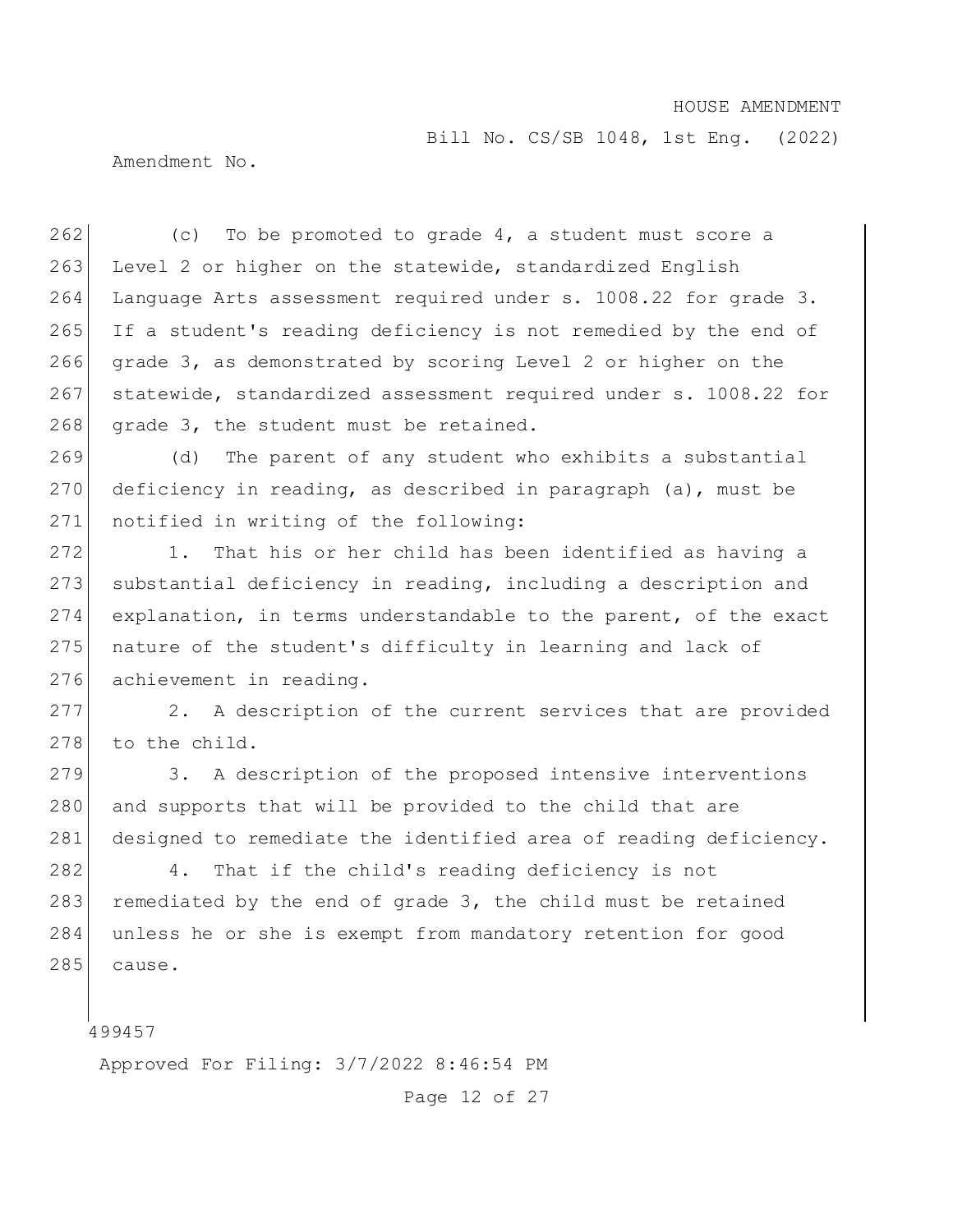Bill No. CS/SB 1048, 1st Eng. (2022)

Amendment No.

286 5. Strategies, including multisensory strategies, through 287 a read-at-home plan the parent can use in helping his or her 288 child succeed in reading. The read-at-home plan must provide 289 access to the resources identified in paragraph (e) paragraph  $290 \frac{4d}{1}$ .

291 6. That the statewide, standardized English Language Arts 292 assessment is not the sole determiner of promotion and that 293 additional evaluations, portfolio reviews, and assessments are 294 available to the child to assist parents and the school district 295 in knowing when a child is reading at or above grade level and 296 ready for grade promotion.

297 7. The district's specific criteria and policies for a portfolio as provided in subparagraph (6)(b)4. and the evidence required for a student to demonstrate mastery of Florida's academic standards for English Language Arts. A school must immediately begin collecting evidence for a portfolio when a student in grade 3 is identified as being at risk of retention 303 or upon the request of the parent, whichever occurs first.

 8. The district's specific criteria and policies for midyear promotion. Midyear promotion means promotion of a retained student at any time during the year of retention once the student has demonstrated ability to read at grade level.

308 9. Information about the student's eligibility for the New 309 Worlds Reading Initiative under s. 1003.485 and information on

499457

Approved For Filing: 3/7/2022 8:46:54 PM

Page 13 of 27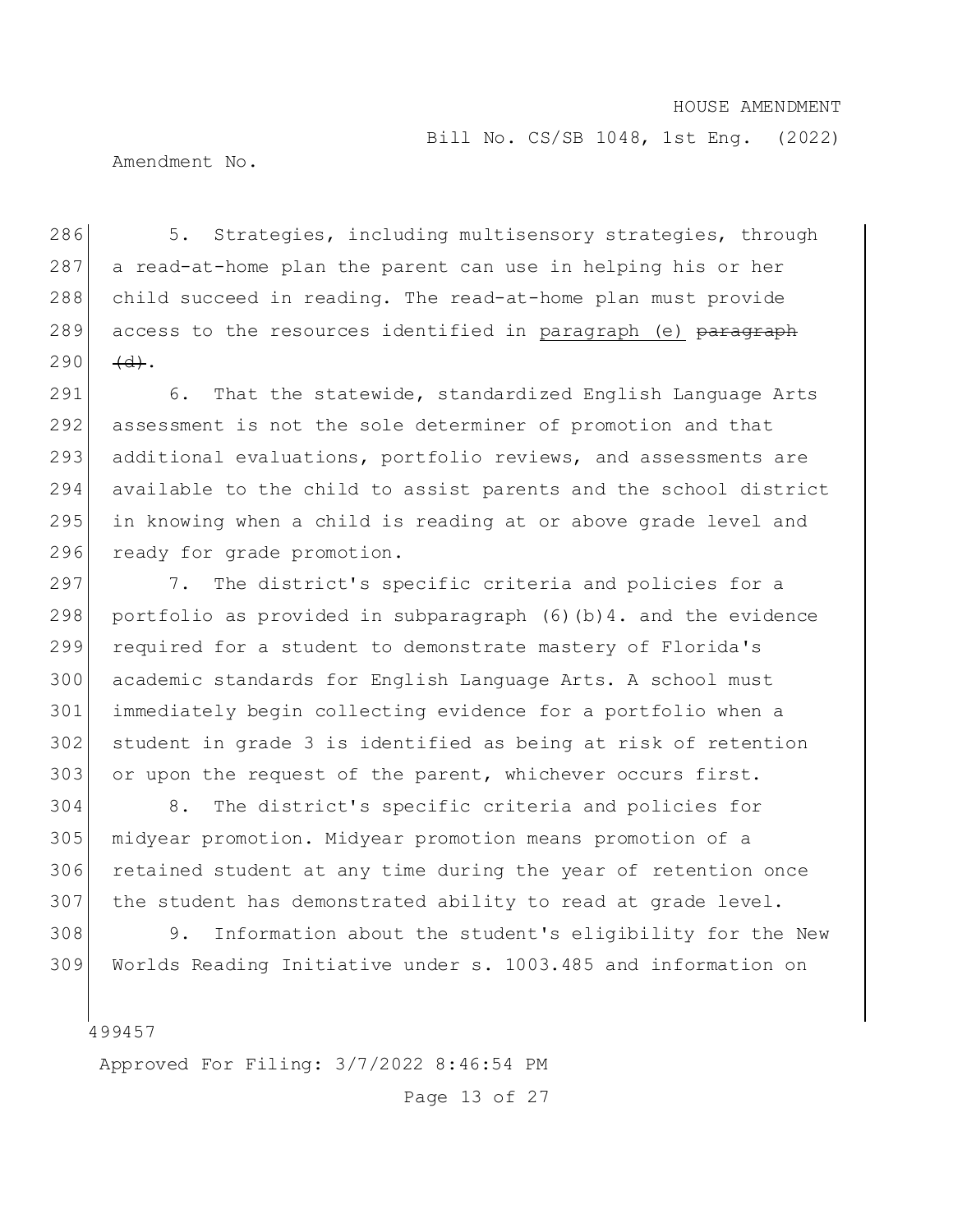Bill No. CS/SB 1048, 1st Eng. (2022)

Amendment No.

 parent training modules and other reading engagement resources available through the initiative.

 After initial notification, the school shall apprise the parent at least monthly of the student's progress in response to the intensive interventions and supports. Such communications must be in writing and must explain any additional interventions or supports that will be implemented to accelerate the student's progress if the interventions and supports already being implemented have not resulted in improvement.

 (e) The Department of Education shall compile resources that each school district must incorporate into a read-at-home plan provided to the parent of a student who is identified as having a substantial reading deficiency pursuant to paragraph (d) paragraph (c). The resources must be made available in an electronic format that is accessible online and must include the following:

 1. Developmentally appropriate, evidence-based strategies and programming, including links to video training modules and opportunities to sign up for at-home reading tips delivered periodically via text and e-mail, which a parent can use to help improve his or her child's literacy skills.

 332 2. An overview of the types of assessments used to identify reading deficiencies and what those assessments measure 334 or do not measure, the frequency with which the assessments are

Approved For Filing: 3/7/2022 8:46:54 PM

Page 14 of 27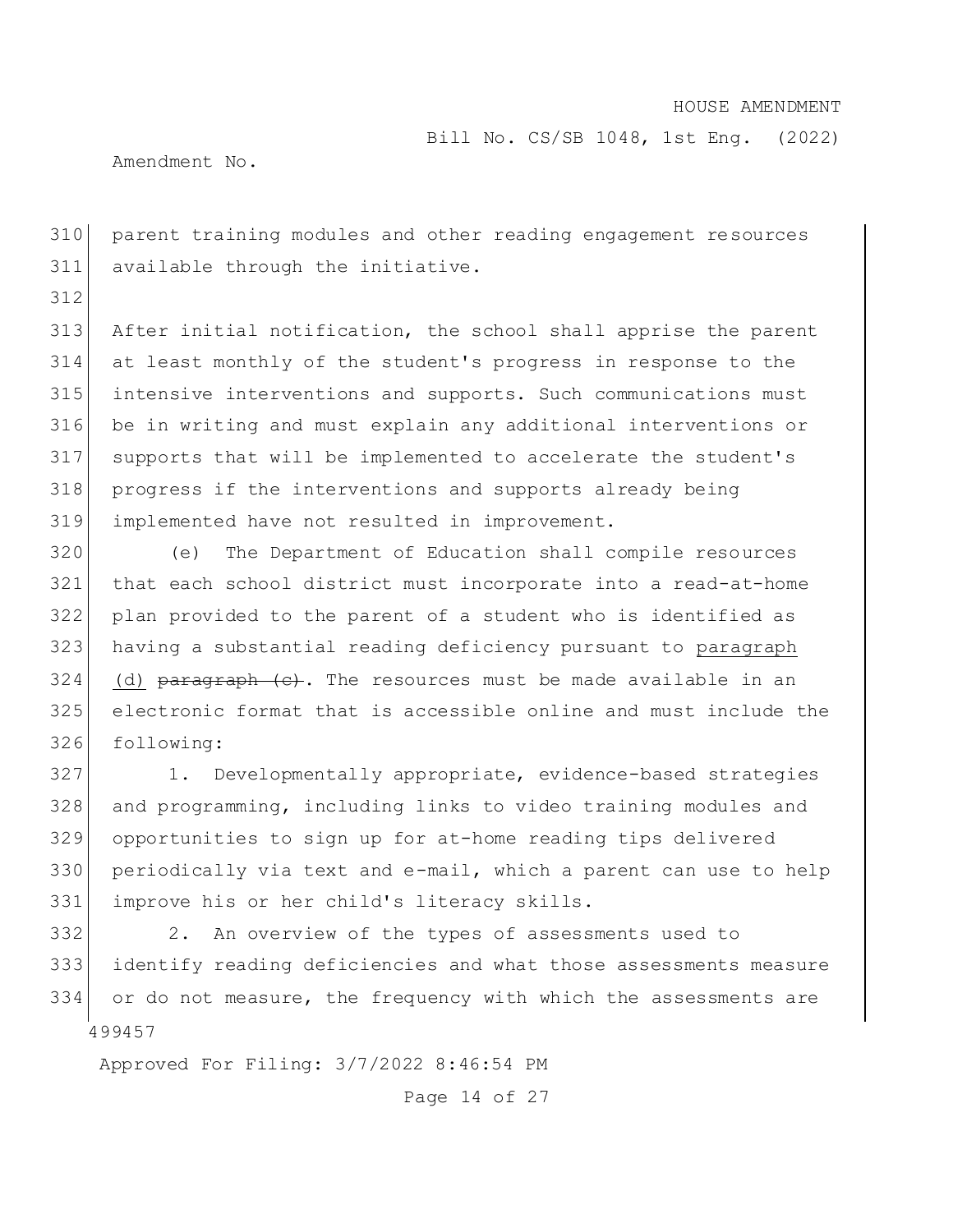Bill No. CS/SB 1048, 1st Eng. (2022)

Amendment No.

 administered, and the requirements for interventions and supports that districts must provide to students who do not make adequate academic progress.

 3. An overview of the process for initiating and conducting evaluations for exceptional education eligibility. The overview must include an explanation that a diagnosis of a medical condition alone is not sufficient to establish exceptional education eligibility but may be used to document how that condition relates to the student's eligibility determination and may be disclosed in an eligible student's individual education plan when necessary to inform school personnel responsible for implementing the plan.

 4. Characteristics of conditions associated with learning disorders, including dyslexia, dysgraphia, dyscalculia, and developmental aphasia.

 5. A list of resources that support informed parent involvement in decisionmaking processes for students who have difficulty in learning.

354 Upon the request of a parent, resources meeting the requirements of this paragraph must be provided to the parent in a hardcopy format.

(6) ELIMINATION OF SOCIAL PROMOTION.—

 (a) No student may be assigned to a grade level based solely on age or other factors that constitute social promotion.

Approved For Filing: 3/7/2022 8:46:54 PM

Page 15 of 27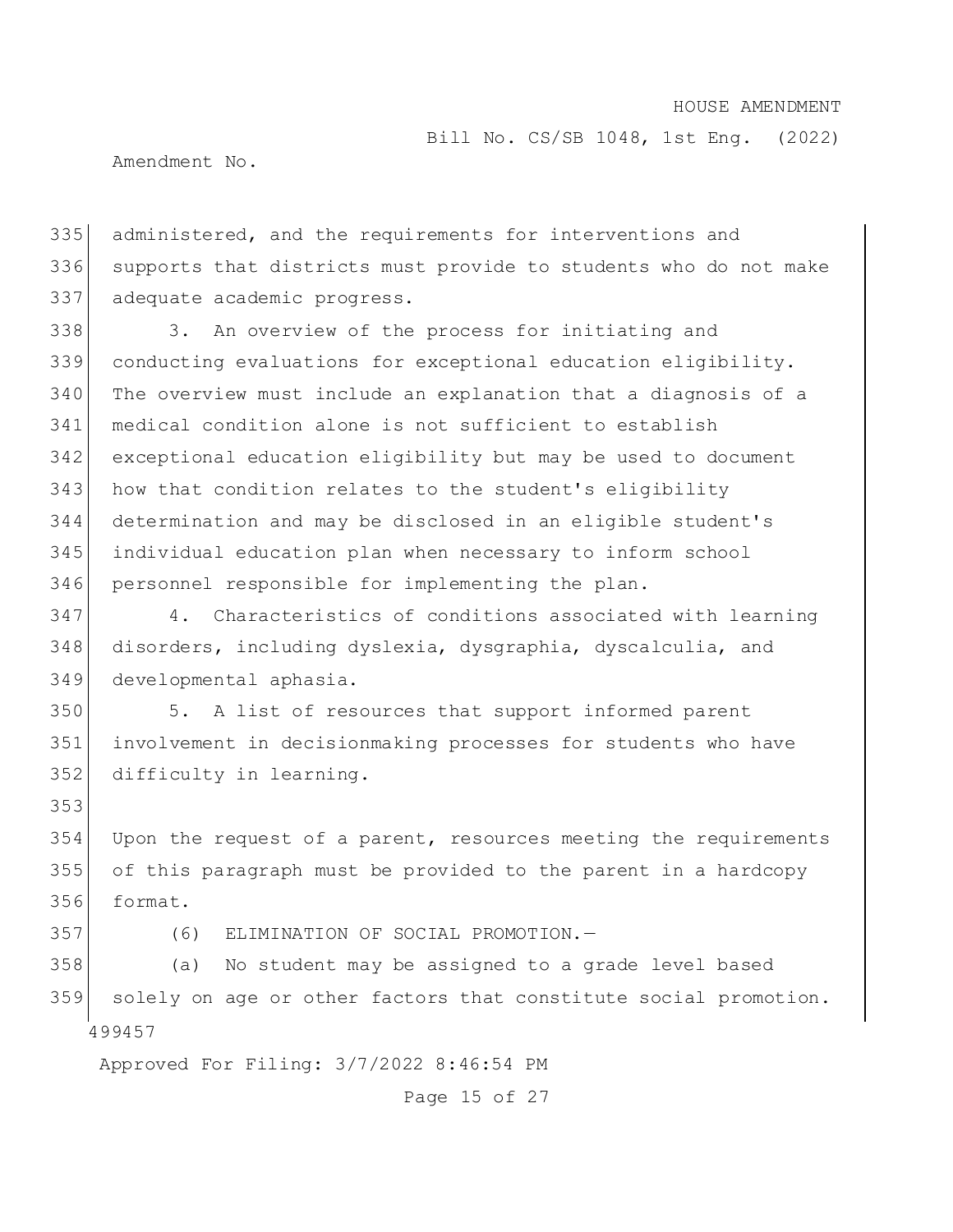Bill No. CS/SB 1048, 1st Eng. (2022)

Amendment No.

 (b) The district school board may only exempt students 361 from mandatory retention, as provided in paragraph  $(5)$  (c), for good cause. A student who is promoted to grade 4 with a good cause exemption shall be provided intensive reading instruction and intervention that include specialized diagnostic information 365 and specific reading strategies to meet the needs of each student so promoted. The school district shall assist schools and teachers with the implementation of explicit, systematic, and multisensory reading instruction and intervention strategies for students promoted with a good cause exemption which research has shown to be successful in improving reading among students 371 who have reading difficulties. Good cause exemptions are limited 372 to the following:

 1. Limited English proficient students who have had less than 2 years of instruction in an English for Speakers of Other Languages program based on the initial date of entry into a 376 school in the United States.

 2. Students with disabilities whose individual education plan indicates that participation in the statewide assessment program is not appropriate, consistent with the requirements of s. 1008.212.

381 3. Students who demonstrate an acceptable level of performance on an alternative standardized reading or English Language Arts assessment approved by the State Board of Education.

Approved For Filing: 3/7/2022 8:46:54 PM

Page 16 of 27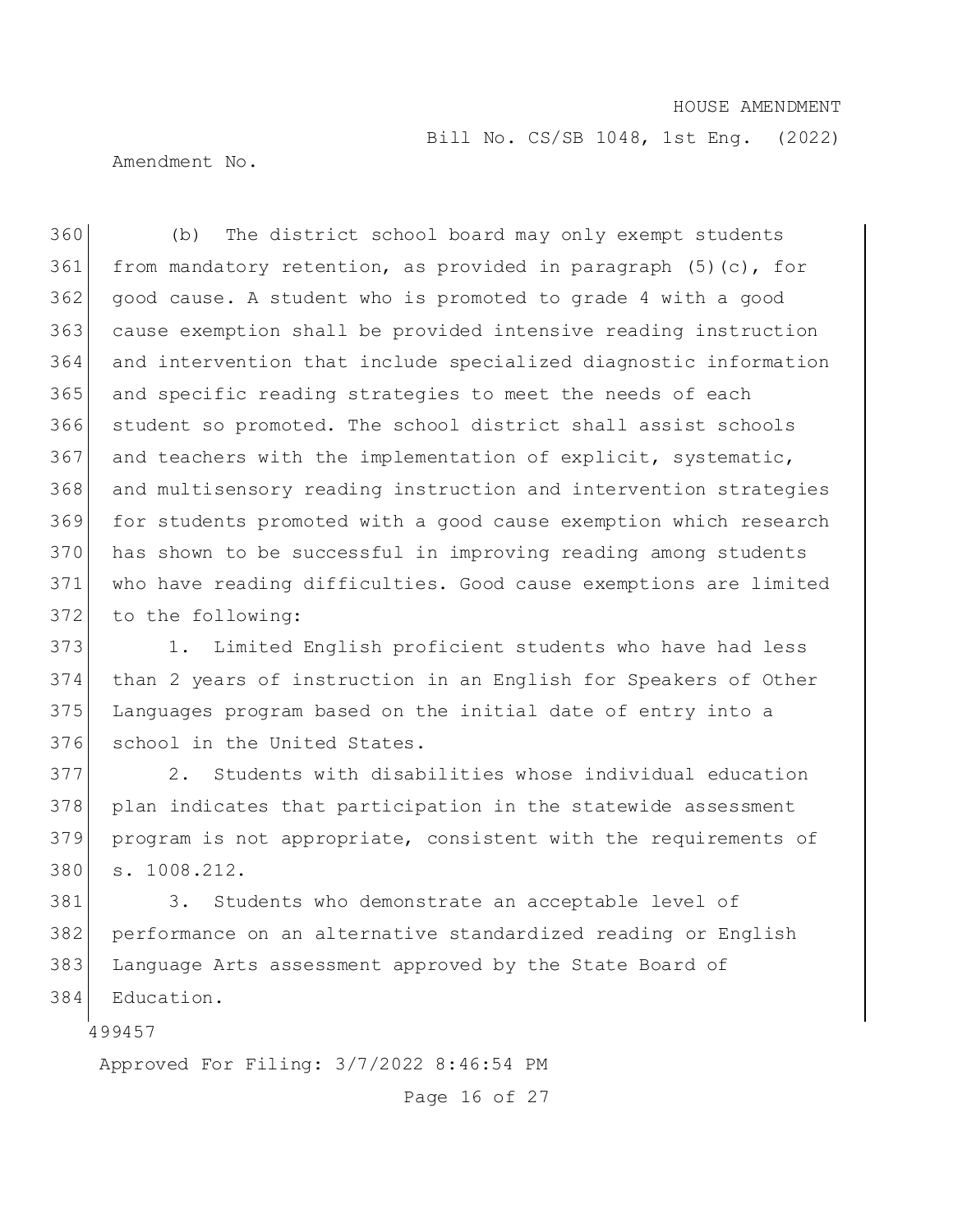Bill No. CS/SB 1048, 1st Eng. (2022)

Amendment No.

 4. A student who demonstrates through a student portfolio that he or she is performing at least at Level 2 on the 387 statewide, standardized English Language Arts assessment.

 5. Students with disabilities who take the statewide, standardized English Language Arts assessment and who have an individual education plan or a Section 504 plan that reflects that the student has received intensive instruction in reading or English Language Arts for more than 2 years but still demonstrates a deficiency and was previously retained in kindergarten, grade 1, grade 2, or grade 3.

 6. Students who have received intensive reading intervention for 2 or more years but still demonstrate a deficiency in reading and who were previously retained in kindergarten, grade 1, grade 2, or grade 3 for a total of 2 years. A student may not be retained more than once in grade 3.

400 (c) Requests for good cause exemptions for students from 401 the mandatory retention requirement as described in subparagraphs (b)3. and 4. shall be made consistent with the 403 following:

 1. Documentation shall be submitted from the student's teacher to the school principal that indicates that the promotion of the student is appropriate and is based upon the student's academic record. In order to minimize paperwork 408 requirements, such documentation shall consist only of the

Approved For Filing: 3/7/2022 8:46:54 PM

Page 17 of 27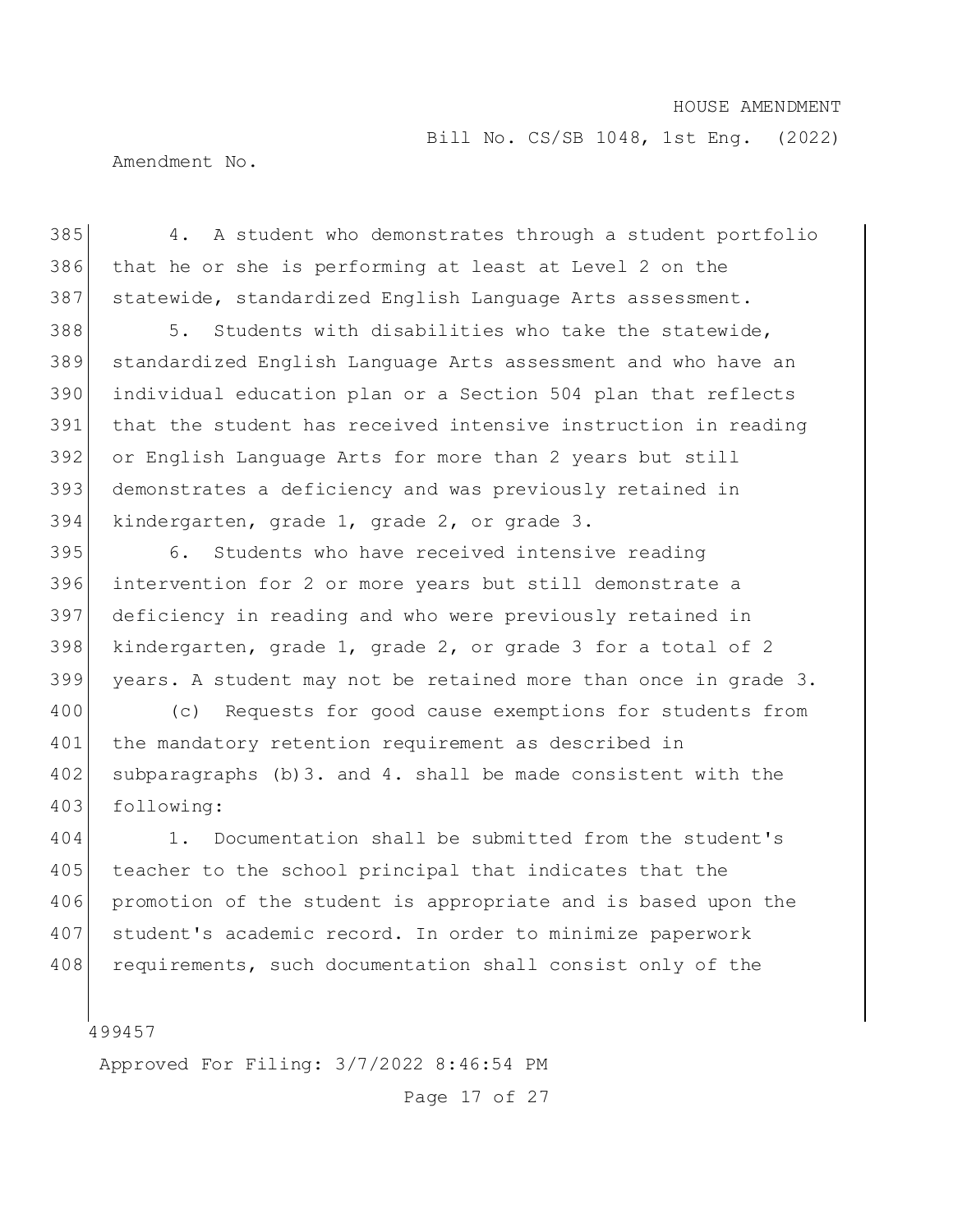Bill No. CS/SB 1048, 1st Eng. (2022)

Amendment No.

409 existing progress monitoring plan, individual educational plan, 410 if applicable, report card, or student portfolio.

 2. The school principal shall review and discuss such recommendation with the teacher and make the determination as to whether the student should be promoted or retained. If the 414 school principal determines that the student should be promoted, the school principal shall make such recommendation in writing to the district school superintendent. The district school superintendent shall accept or reject the school principal's 418 recommendation in writing.

419 (7) SUCCESSFUL PROGRESSION FOR RETAINED THIRD GRADE 420 STUDENTS.—

421 (a) Students retained under paragraph (5)(c) must be 422 provided intensive interventions in reading to ameliorate the 423 student's specific reading deficiency and prepare the student 424 for promotion to the next grade. These interventions must 425 include:

426 1. Evidence-based, explicit, systematic, and multisensory 427 reading instruction in phonemic awareness, phonics, fluency, 428 vocabulary, and comprehension and other strategies prescribed by 429 the school district.

430 2. Participation in the school district's summer reading 431 camp, which must incorporate the instructional and intervention 432 strategies under subparagraph 1.

499457

Approved For Filing: 3/7/2022 8:46:54 PM

Page 18 of 27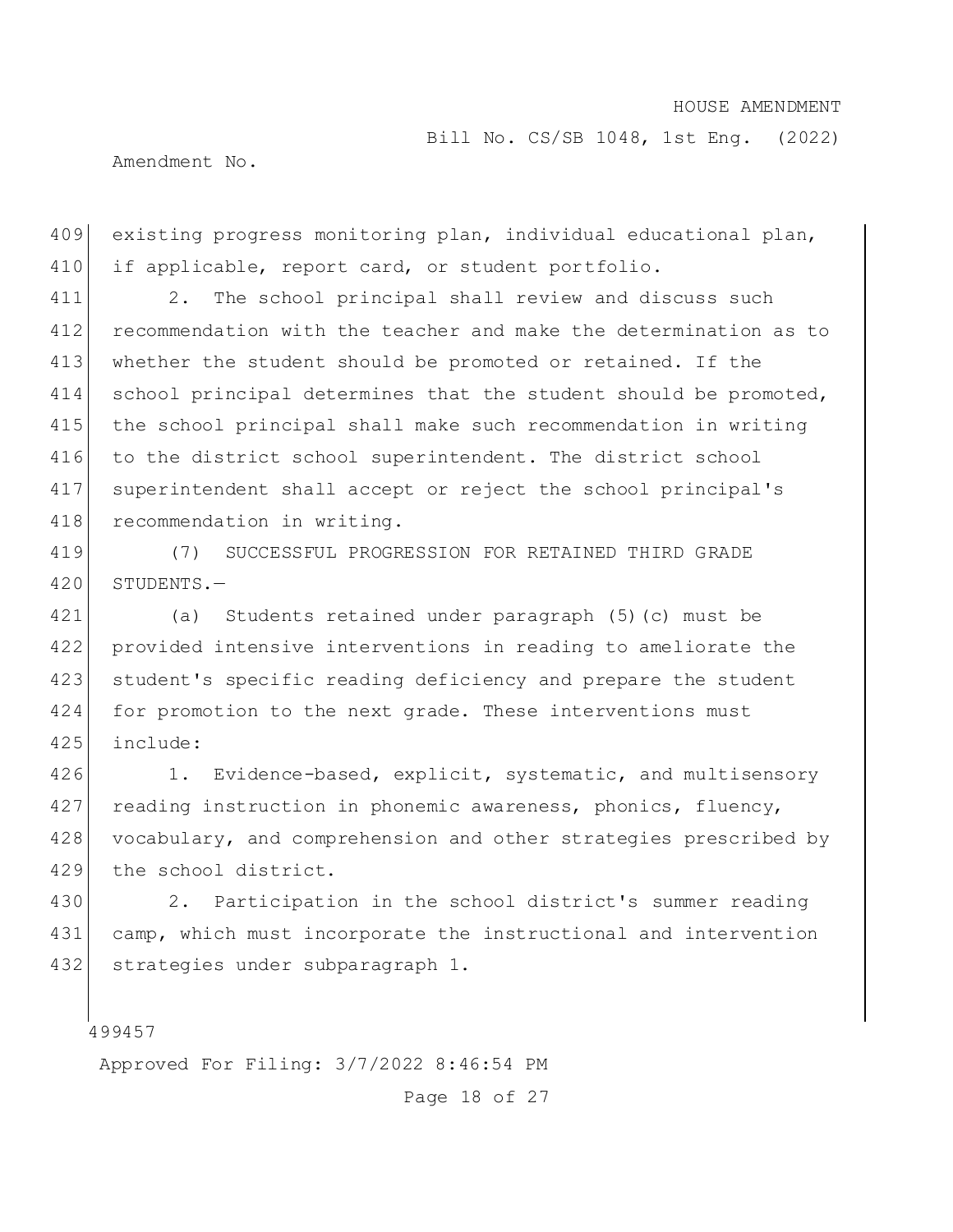Bill No. CS/SB 1048, 1st Eng. (2022)

Amendment No.

| 433 | A minimum of 90 minutes of daily, uninterrupted reading<br>3.       |
|-----|---------------------------------------------------------------------|
| 434 | instruction incorporating the instructional and intervention        |
| 435 | strategies under subparagraph 1. This instruction may include:      |
| 436 | Coordinated integration of content-rich texts in<br>$a$ .           |
| 437 | science and civic literacy within the 90-minute block.              |
| 438 | Small group instruction.<br>$b$ .                                   |
| 439 | Reduced teacher-student ratios.<br>$\mathsf{C}$ .                   |
| 440 | More frequent progress monitoring.<br>d.                            |
| 441 | Tutoring or mentoring.<br>e.                                        |
| 442 | f.<br>Transition classes containing 3rd and 4th grade               |
| 443 | students.                                                           |
| 444 | Extended school day, week, or year.<br>q.                           |
| 445 | Each school district shall:<br>(b)                                  |
| 446 | Provide written notification to the parent of a student<br>1.       |
| 447 | who is retained under paragraph $(5)$ (c) that his or her child has |
| 448 | not met the achievement proficiency level required for promotion    |
| 449 | and the reasons the child is not eligible for a good cause          |
| 450 | exemption as provided in paragraph (6) (b). The notification must   |
| 451 | comply with paragraph (5) (d) and must include a description of     |
| 452 | proposed interventions and supports that will be provided to the    |
| 453 | child to remediate the identified areas of reading deficiency.      |
| 454 | 2.<br>Implement a policy for the midyear promotion of a             |
| 455 | student retained under paragraph (5)(c) who can demonstrate that    |
| 456 | he or she is a successful and independent reader and performing     |
| 457 | at or above grade level in reading or, upon implementation of       |
|     | 499457                                                              |
|     | Approved For Filing: 3/7/2022 8:46:54 PM                            |

Page 19 of 27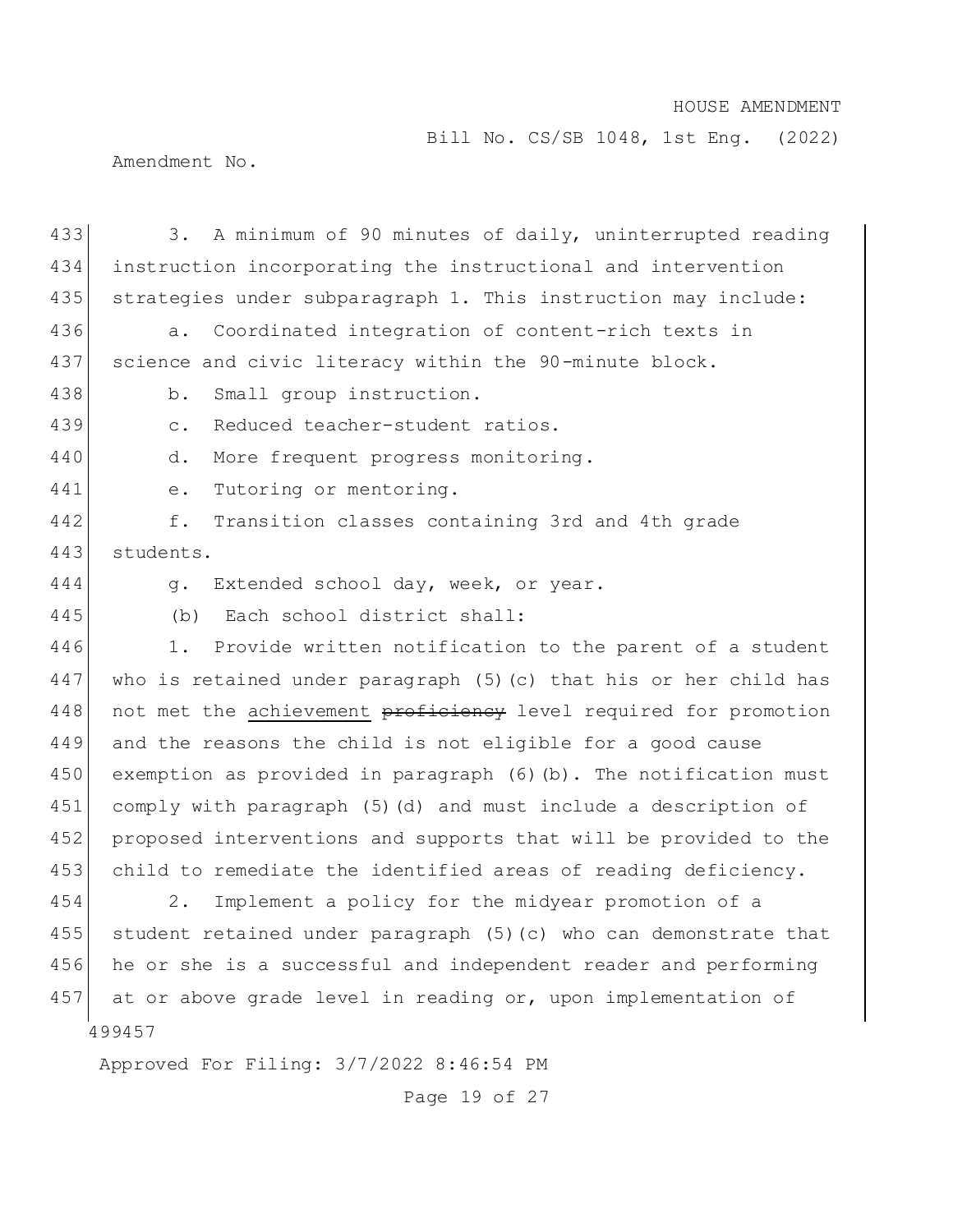Bill No. CS/SB 1048, 1st Eng. (2022)

Amendment No.

458 English Language Arts assessments, performing at or above grade 459 level in English Language Arts. Tools that school districts may 460 use in reevaluating a student retained may include subsequent 461 assessments, alternative assessments, and portfolio reviews, in 462 accordance with rules of the State Board of Education. Students 463 promoted during the school year after November 1 must 464 demonstrate achievement proficiency levels in reading equivalent 465 to the level necessary for the beginning of grade 4. The rules 466 adopted by the State Board of Education must include standards 467 that provide a reasonable expectation that the student's 468 progress is sufficient to master appropriate grade 4 level 469 reading skills.

470 3. Provide students who are retained under paragraph 471 (5)(c), including students participating in the school 472 district's summer reading camp under subparagraph (a)2., with a 473 highly effective teacher who is certified or endorsed in reading 474 and is rated highly effective as determined by the teacher's 475 performance evaluation under s.  $1012.34$ , and, beginning July 1, 476 2020, the teacher must also be certified or endorsed in reading.

477 4. Establish at each school, when applicable, an intensive 478 reading acceleration course for any student retained in grade 3 479 who was previously retained in kindergarten, grade 1, or grade 480 2. The intensive reading acceleration course must provide the 481 following:

499457

Approved For Filing: 3/7/2022 8:46:54 PM

Page 20 of 27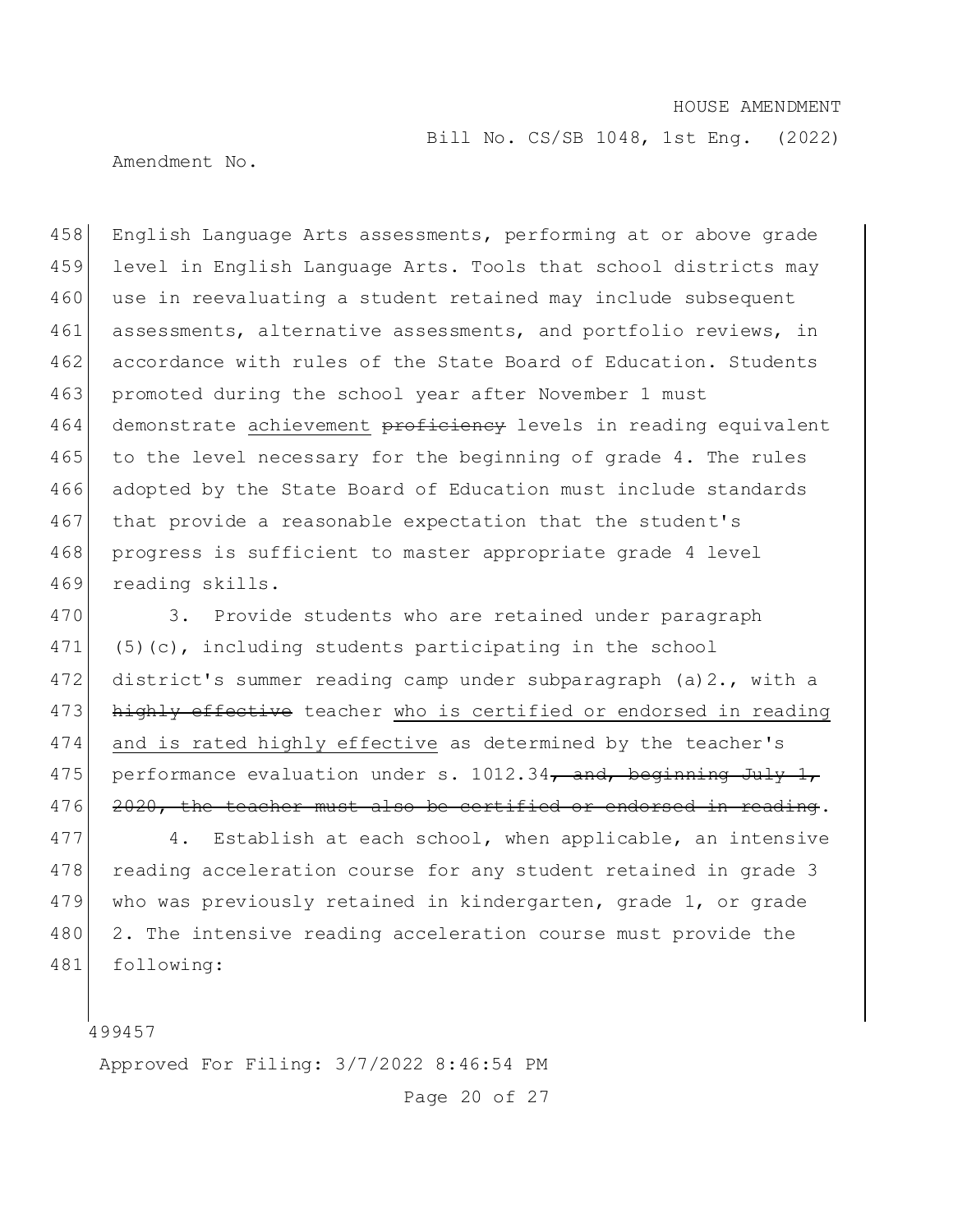Bill No. CS/SB 1048, 1st Eng. (2022)

Amendment No.

482 a. Uninterrupted reading instruction for the majority of 483 student contact time each day and opportunities to master the 484 grade 4 Next Generation Sunshine state academic standards in 485 other core subject areas through content-rich texts.

486 b. Small group instruction.

487 c. Reduced teacher-student ratios.

488 d. The use of explicit, systematic, and multisensory 489 reading interventions, including intensive language, phonics, 490 and vocabulary instruction, and use of a speech-language 491 therapist if necessary, that have proven results in accelerating 492 student reading achievement within the same school year.

493 e. A read-at-home plan.

494 (8) COORDINATED SCREENING AND PROGRESS MONITORING SYSTEM.— 495 (a) The Department of Education, in collaboration with the 496 Office of Early Learning, shall procure and require the use of a 497 statewide, standardized coordinated screening and progress 498 | monitoring system for the Voluntary Prekindergarten Education 499 Program and public schools serving kindergarten through grade 8 500 students. The system must:

501 1. Measure student progress in the Voluntary 502 Prekindergarten Education Program through grade 8 in meeting the 503 appropriate expectations in early literacy and mathematics 504 skills and in English Language Arts and mathematics standards as 505 required by ss.  $1002.67(1)$  (a) and  $1003.41$  and identify the

506 educational strengths and needs of students.

499457

Approved For Filing: 3/7/2022 8:46:54 PM

Page 21 of 27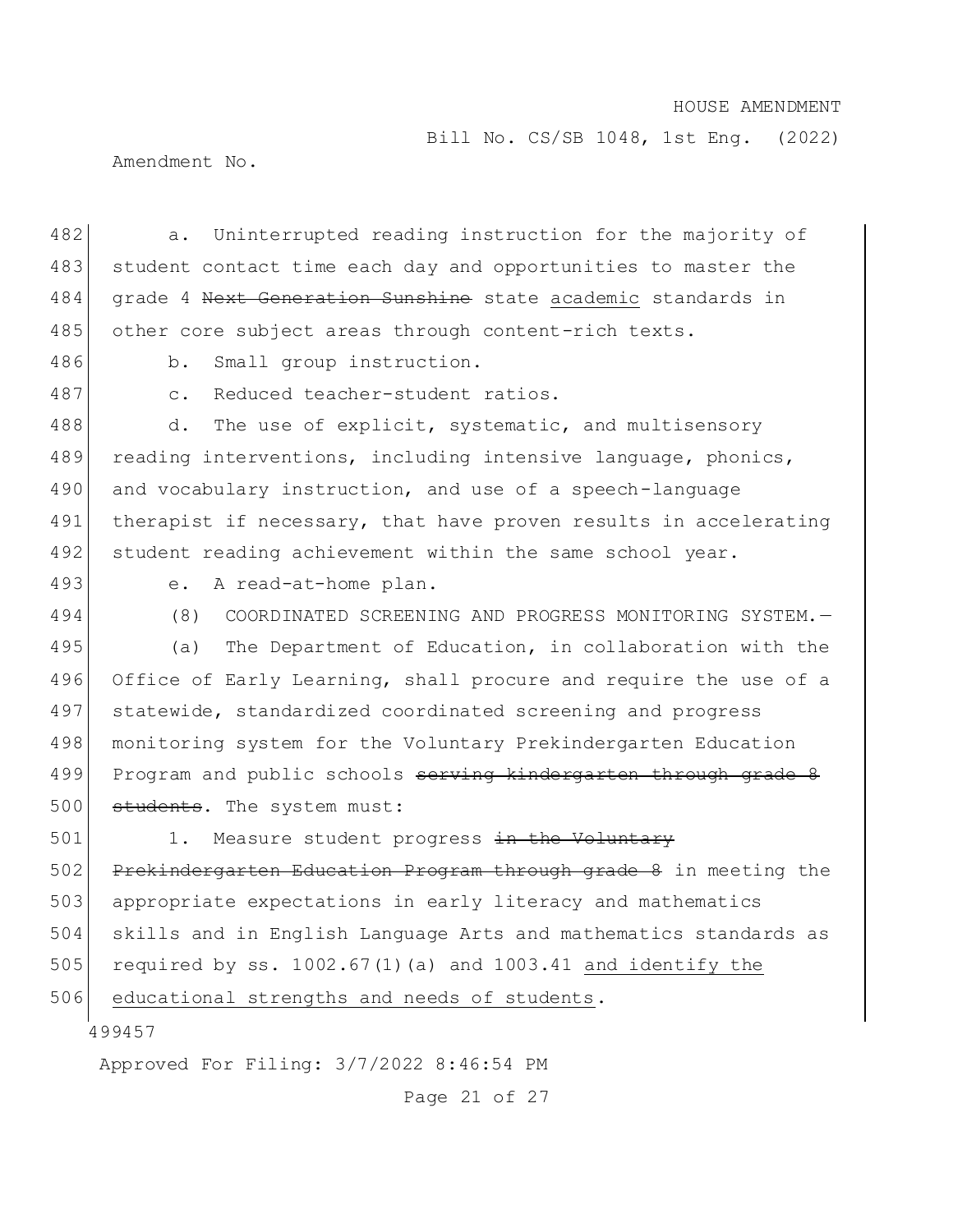Bill No. CS/SB 1048, 1st Eng. (2022)

Amendment No.

507 2. For students in the Voluntary Prekindergarten Education 508 Program through grade 3, measure student performance in oral 509 language development, phonological and phonemic awareness, 510 knowledge of print and letters, decoding, fluency, vocabulary, 511 and comprehension, as applicable by grade level, and, at a 512 minimum, provide interval level and norm-referenced data that 513 measures equivalent levels of growth.

514 3. Be a valid, reliable, and developmentally appropriate 515 computer-based computer-adaptive direct instrument that provides 516 screening and diagnostic capabilities for monitoring student 517 progress; identifies students who have a substantial deficiency 518 in reading, including identifying students with characteristics 519 of dyslexia and other learning disorders; and informs 520 instruction. Beginning with the 2023-2024 school year, the 521 coordinated screening and progress monitoring system must be 522 computer-adaptive.

523 4. Provide data for Voluntary Prekindergarten Education 524 Program accountability as required under s. 1002.68 <del>s. 1002.67</del>.

525 5. Provide Voluntary Prekindergarten Education Program 526 providers, school districts, schools, and teachers, and parents 527 with data and resources that enhance differentiated instruction 528 and parent communication.

499457 529 6. Provide baseline data to the department of each 530 student's readiness for kindergarten. The determination of 531 kindergarten readiness must be based on the results of each

Approved For Filing: 3/7/2022 8:46:54 PM

Page 22 of 27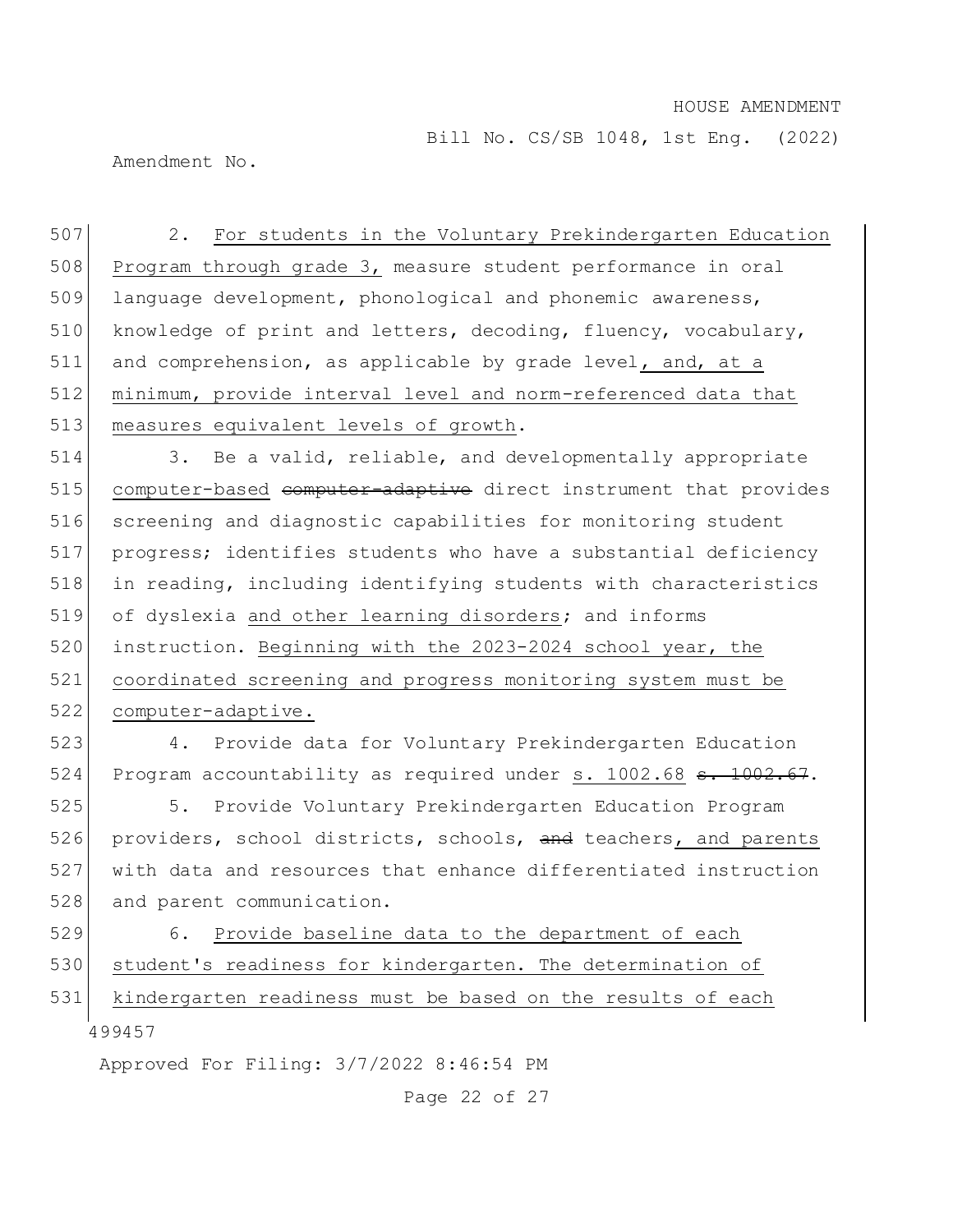Bill No. CS/SB 1048, 1st Eng. (2022)

Amendment No.

532 student's initial progress monitoring assessment in

533 kindergarten. The methodology for determining a student's

534 readiness for kindergarten must be developed by the department

535 and aligned to the methodology adopted pursuant to s.

536 1002.68(4).

537 7. Assess how well educational goals and curricular 538 standards are met at the provider, school, district, and state 539 levels and provide information to the department to aid in the 540 development of educational programs, policies, and supports for 541 providers, districts, and schools.

 (b) Beginning with the 2022-2023 school year, private Voluntary Prekindergarten Education Program providers and public schools must participate in the coordinated screening and progress monitoring system pursuant to this paragraph.

499457 546 1. For students in the Voluntary Prekindergarten Education 547 Program through grade 2, the coordinated screening and progress 548 monitoring system must be administered at least three times 549 within a program year or school year, as applicable, with the 550 first administration occurring no later than the first 30 551 instructional days after a student's enrollment or the start of 552 the program year or school year, the second administration 553 occurring midyear, and the third administration occurring within 554 the last 30 days of the program or school year pursuant to state 555 board rule. The state board may adopt alternate timeframes to 556 address nontraditional school year calendars or summer programs

Approved For Filing: 3/7/2022 8:46:54 PM

Page 23 of 27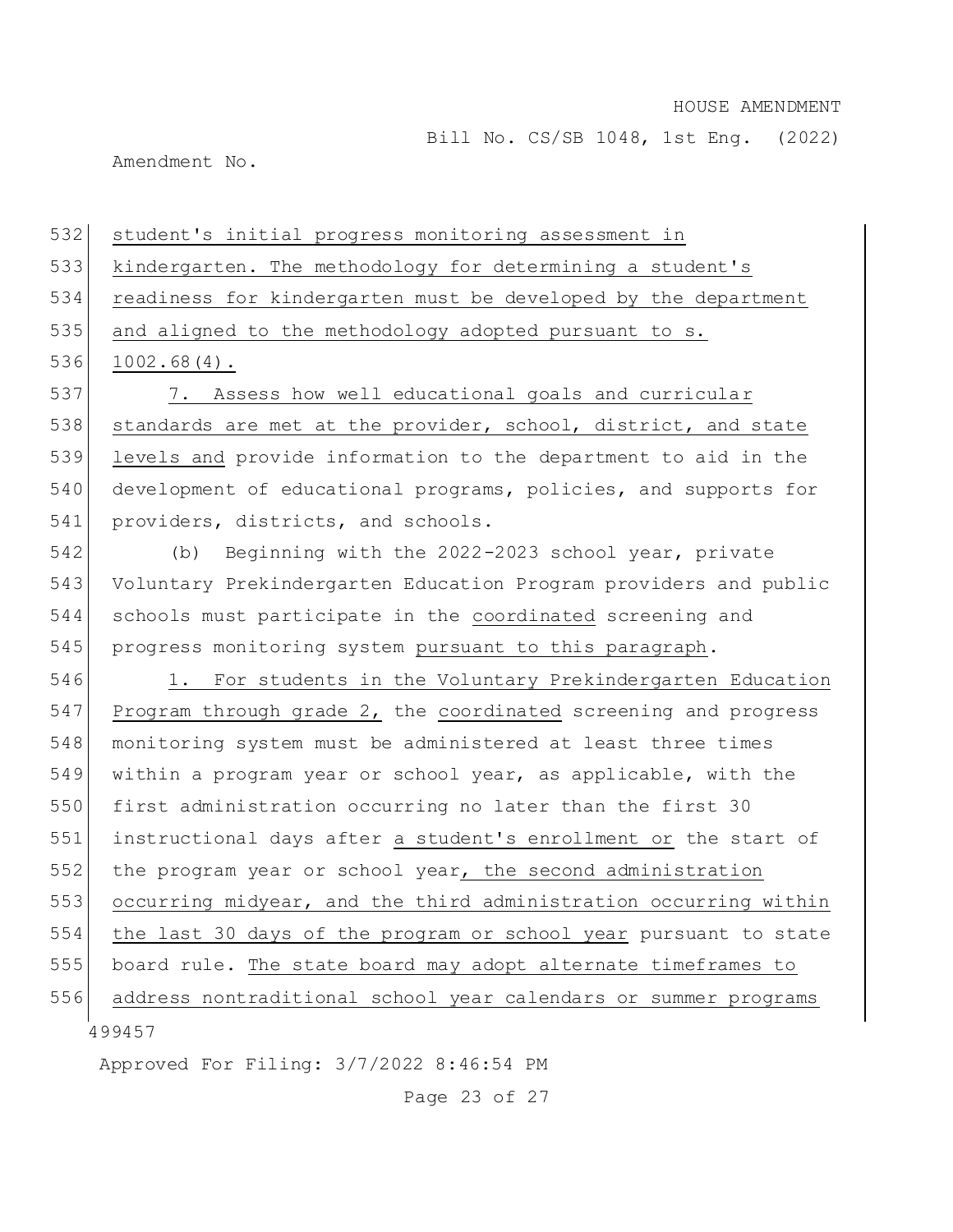Bill No. CS/SB 1048, 1st Eng. (2022)

Amendment No.

499457 Approved For Filing: 3/7/2022 8:46:54 PM 557 to ensure the coordinated screening and progress monitoring 558 program is administered a minimum of three times within a year 559 or program. 560 2. For grades 3 through 10 English Language Arts and 561 grades 3 through 8 Mathematics, the coordinated screening and 562 progress monitoring system must be administered at the 563 beginning, middle, and end of the school year pursuant to state 564 board rule. The end-of-year administration of the coordinated 565 screening and progress monitoring system must be a comprehensive 566 progress monitoring assessment administered in accordance with 567 the scheduling requirements under s.  $1008.22(7)(c)$ . 568 (c) To facilitate timely interventions and supports 569 pursuant to subsection (4), the system must provide results from 570 the first two administrations of the progress monitoring to a 571 student's teacher within 1 week and to the student's parent 572 within 2 weeks of the administration of the progress monitoring. 573 Delivery of results from the comprehensive, end-of-year progress 574 monitoring ELA assessment for grades 3 through 10 and 575 Mathematics assessment for grades 3 through 8 must be in 576 accordance with s. 1008.22(7)(i). 577 1. A student's results from the coordinated screening and 578 progress monitoring system must be recorded in a written, easy-579 to-comprehend individual student report. Each school district 580 shall provide a parent secure access to his or her child's 581 individual student reports through a web-based portal as part of

Page 24 of 27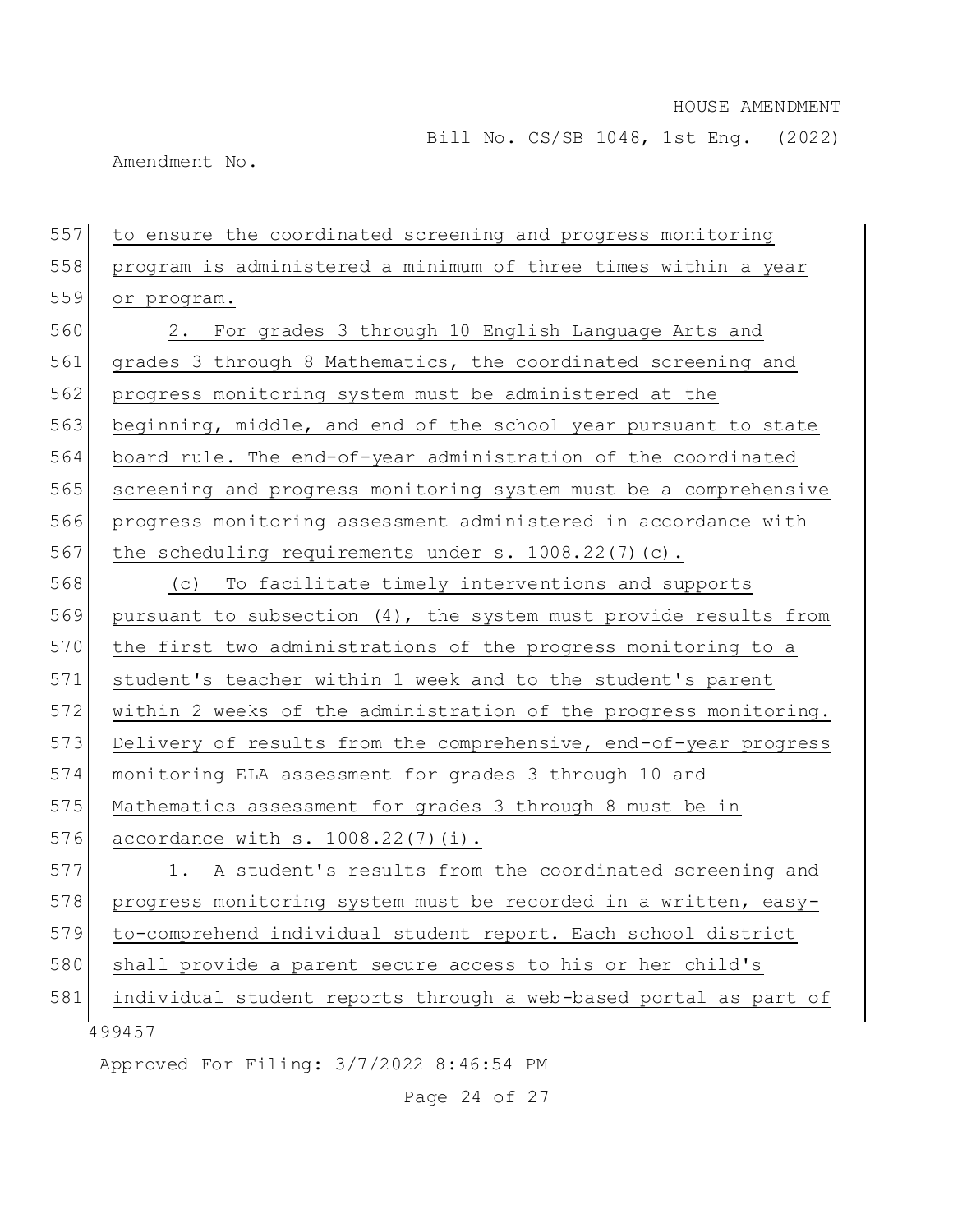Bill No. CS/SB 1048, 1st Eng. (2022)

Amendment No.

| 582 | its student information system. Each early learning coalition      |
|-----|--------------------------------------------------------------------|
| 583 | shall provide parents the individual student report in a format    |
| 584 | determined by state board rule.                                    |
| 585 | In addition to the information under subparagraph<br>2.            |
| 586 | (a) 5., the report must also include parent resources that         |
| 587 | explain the purpose of progress monitoring, assist the parent in   |
| 588 | interpreting progress monitoring results, and support informed     |
| 589 | parent involvement. Parent resources may include personalized      |
| 590 | video formats.                                                     |
| 591 | The department shall annually update school districts<br>$3 \cdot$ |
| 592 | and early learning coalitions on new system features and           |
| 593 | functionality and collaboratively identify with school districts   |
| 594 | and early learning coalitions strategies for meaningfully          |
| 595 | reporting to parents results from the coordinated screening and    |
| 596 | progress monitoring system.                                        |
| 597 | 4. An individual student report must be provided in a              |
| 598 | printed format upon a parent's request                             |
| 599 | (e) A Voluntary Prekindergarten Education Program student          |
| 600 | who is at risk of being identified as having a substantial         |
| 601 | deficiency in early literacy skills, based upon results under      |
| 602 | this subsection, must be referred to the school district in        |
| 603 | which he or she resides and may be eligible to receive early       |
| 604 | literacy instruction and interventions after program completion    |
| 605 | and before participating in kindergarten. Such instruction and     |
| 606 | interventions may be paid for using funds from the school          |
|     | 499457                                                             |
|     | Approved For Filing: 3/7/2022 8:46:54 PM                           |

Page 25 of 27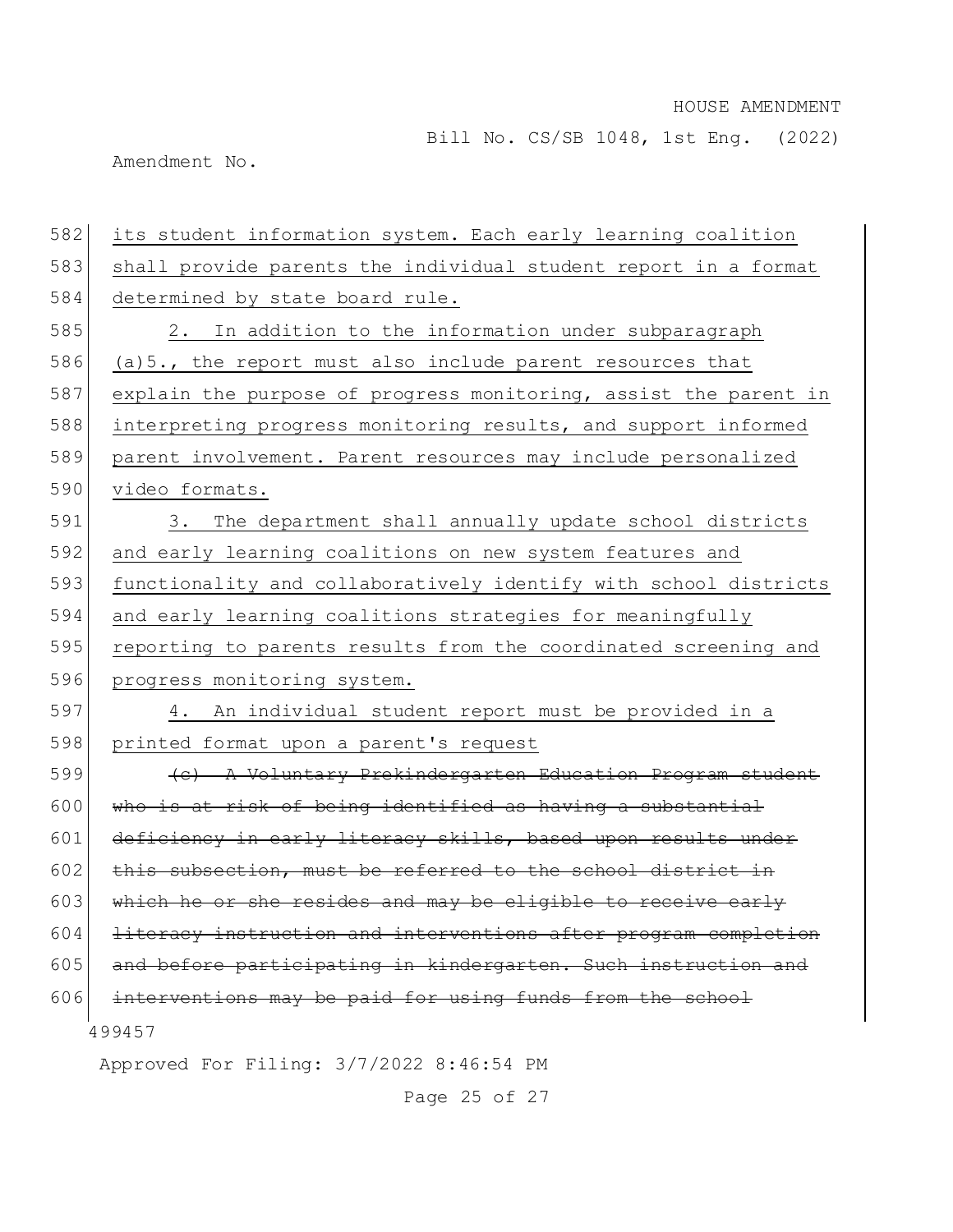Bill No. CS/SB 1048, 1st Eng. (2022)

Amendment No.

## 607 district's evidence-based reading instruction allocation in 608  $\alpha$  accordance with s. 1011.62(9).

609 (d) Screening and progress monitoring system results, including the number of students who demonstrate characteristics of dyslexia, shall be reported to the department pursuant to state board rule and maintained in the department's Education Data Warehouse. Results must be provided to a student's teacher 614 and parent in a timely manner as required in s. 1008.22(7) (h)  $\epsilon$ .  $1008.22(7)(q)$ .

616 617

618 **-----------------------------------------------------**

619 **D I R E C T O R Y A M E N D M E N T**

620 Remove lines 567-570 and insert:

621 Section 12. Present paragraphs (f) through (i) of 622 subsection (7) of section 1008.22, Florida Statutes, are 623 redesignated as paragraphs (g) through (j), respectively, 624 present subsection (13) is redesignated as subsection (14), a 625 new paragraph (i) is added to subsection  $(7)$ , a new subsection 626 (13) is added to that section, and subsections (3) and (6) and 627 paragraphs (a), (b), (c), and (e) and present paragraphs (g), 628 (h), and  $(i)$  of 629

630 **-----------------------------------------------------**

### 631 **T I T L E A M E N D M E N T**

499457

Approved For Filing: 3/7/2022 8:46:54 PM

Page 26 of 27